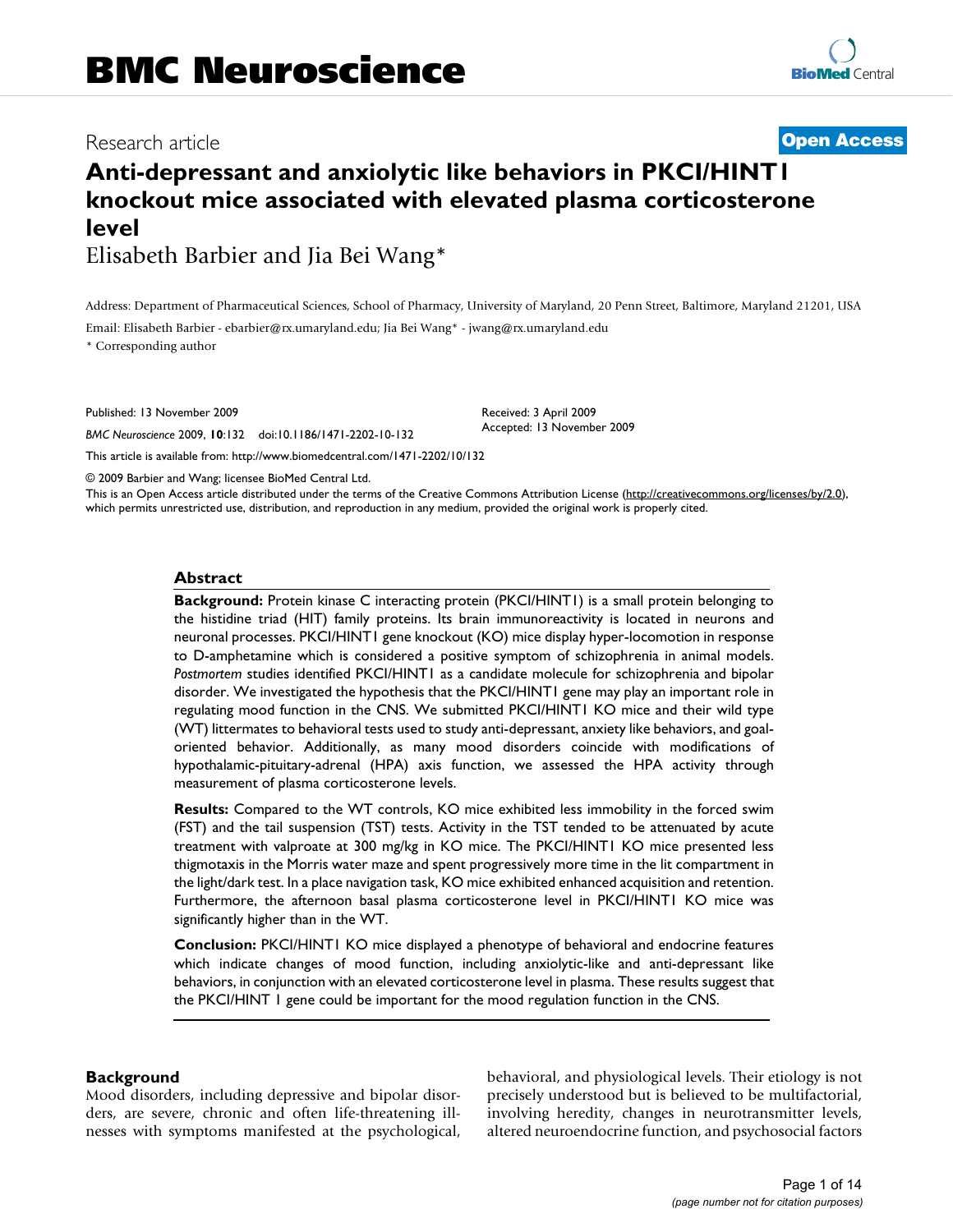[1]. In the laboratory, the biological study of mood disorders benefits from standardized animal behavioral tests that have been validated for their predictive validity for antidepressant and anxiolytic drugs. These tests are currently considered major tools for studying the function of targeted mutation in transgenic mice [2]. The forced swim (FST) and tail suspension (TST) were developed to evaluate anti-depressant like effects of drugs [3,4]. In genetically modified mice, anti-depressant-like behavior is modeled as a decreased immobility in the FST and the TST [5,6]. In comparison, the cyclic episodes of depression and mania characteristic of bipolar disorder is more difficult to model in a single animal. Therefore facets of bipolar disorder are commonly studied separately using distinct models for depression and mania [7,8]. However, in contrast to current models of depression-related behavior mentioned above, there is no specific model for studying mania-like behavior. Nonetheless, some paradigms are used for their similarity with clinical observations and are validated through their response to classical mood stabilizing drugs. For example, increased energy or restlessness can be modeled by the hyperactivity induced by psychostimulants, or as a response to a stressful situation and monitored in an open field test, and in the test related to a stressful situation [7]. Also, poor judgment leading to risk-taking can be tested as a mirror image of most tests for anxiety-like behavior [9]. Thus the light/dark paradigm based on the mice's natural avoidance of bright spaces is widely used to measure anxiety-like behavior in mutant mice [10]; animals that spend less time in the lit compartment are considered to exhibit anxiety-related behavior [11,12]. Similarly, open spaces in the open-field and in the Morris water maze serve as another index of anxietylike behavior based on the propensity of small rodents to avoid open areas. In these paradigms anxiety-related behavior is assessed through the measure of thigmotaxis or wall-seeking behavior [13]. Furthermore, genetic vulnerability to mania is believed to be expressed behaviorally as excessive goal pursuit [14] which can be modeled using goal-oriented behavioral tests.

Pharmacological validation of mania-like behavior can be performed with valproate, a mood stabilizing agent used clinically to treat acute mania [15], which also decreases the phenotype of hyperactivity in the mouse model of mania [16].

In terms of endocrinology, mood disorders coincide with modifications of hypothalamic-pituitary-adrenal (HPA) axis function which can be assessed by measuring plasma glucocorticoid levels. A high plasma cortisol level is considered an endocrine feature of depression and bipolar disorder in patients [17-19]. Manic episodes have been shown to be preceded by increases in plasma cortisol level. Therefore HPA axis dysfunction was proposed as a potential trait marker in bipolar disorder, possibly indicative of the core pathophysiologic process in the illness [20]. In rodents, behavioral responses described as depression-like and anxiety-related coincide with increases in the level of plasma corticosterone [21-24]. In contrast, reduced depression-like and less anxiety-related behaviors are associated with a lowered level of plasma corticosterone [25,26]. In the animal models, therefore, increases in plasma corticosterone levels might argue for face validity at the endocrine level.

PKCI/HINT1 is a member of the HIT protein family, characterized by the presence of a HIT (HisXHisXHis, where X is a hydrophobic amino acid) sequence motif [27,28]. Although the general function of PKCI/HINT1, as well as its presumably more specialized role in the central nervous system, is not known, results from human *postmortem* analysis and mice behavioral and anatomical studies suggest that it might be involved in the pathophysiology of certain mental disorders. PKCI/HINT1 was identified as a candidate molecule in the neuropathology of schizophrenia when its gene expression was shown to be decreased *via* microarray analysis in the prefrontal cortex of schizophrenic patients [29,30], as subsequently validated by real-time quantitative polymerase chain reaction [31]. PKCI/HINT1 was also recognized as a gene candidate in the neuropathology of bipolar disorder when its decreased expression in the dorsolateral prefrontal cortex was confirmed in a meta-analysis of 12 microarray studies of bipolar disorder [32]. We recently showed that, although they do not show any spontaneous hyperactivity in the open field test, PKCI/HINT1 KO mice present higher locomotor and stereotypic responses to the psychostimulant D-amphetamine than WT controls. These are considered positive symptoms in animal models for schizophrenia [33]. Our study of the brain's distribution of PKCI/HINT1 revealed that its immunoreactivity is primarily located in neurons and neuronal processes of parvalbumin positive neurons in cerebral cortex and limbic system [34]. These regions are anatomically related to mood disorders [35-37].

Based on the findings from postmortem studies, PKCI/ HINT1 KO mice behavioral observations, and immunocytochemical localization of the PKCI/HINT1 in the brain, we hypothesize that the PKCI/HINT1 protein might be involved in specific neuropsychological functions such that its absence would lead to significant behavioral and endocrine phenotypes associated with mood dysfunction. Accordingly, we attempted to test this hypothesis using PKCI/HINT1 KO mice. We assessed behavioral phenotypes that may be characteristic of mood disorders by using the forced swim and tail suspension tests, which are used to model antidepressant-like behavior. We also looked at the involvement of PKCI/HINT1 in the light/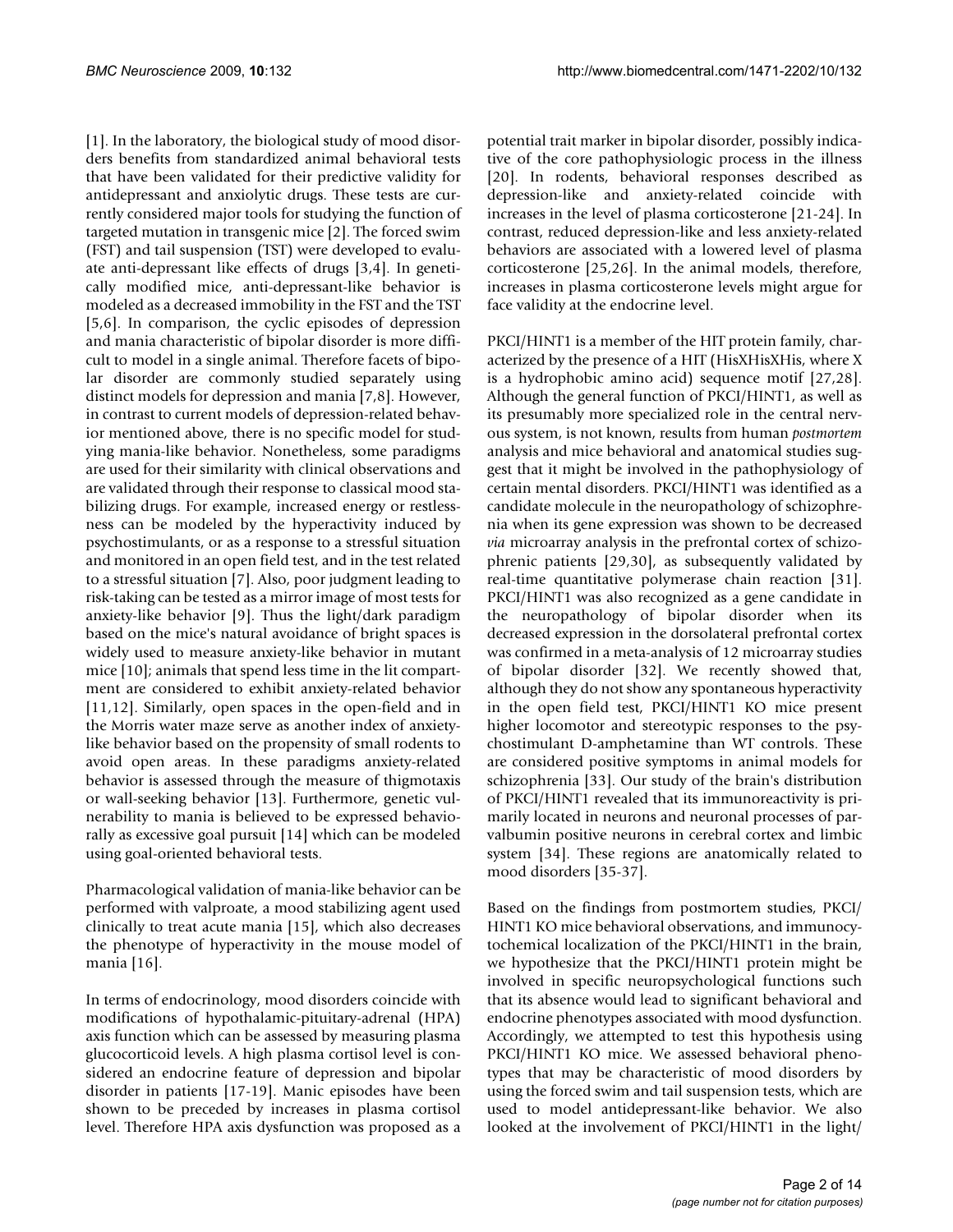dark paradigm and in thigmotaxis as indices of anxietyrelated behavior, and we used the Morris water maze test for place navigation learning to assess goal-oriented behavior. In order to search for associated endocrine relevance, we assessed the HPA axis activity through the measurement of plasma corticosterone levels. Pharmacologically, we examined the effect of valproate on the activity of the animals submitted to the tail suspension test.

# **Results**

## *PKCI/HINT1 KO mice exhibited less immobility than their WT littermates in the forced swim and the tail suspension tests*

Immobility in the forced swim test is shown in Figure 1, where the PKCI/HINT1 KO mice were 2 times less immobile than their WT littermates at every stage of the test from day 1 to each of the trials in the four time periods of the second day,  $F_{(1,145)} = 145.55$ ,  $P < 0.0001$  for genotype in a two-way ANOVA of trials  $\times$  genotype. Immobility time on day 1 represented 43% of the total time in the WT mice and 23% in the KO. When considering the four trials of the second day both WT and KO mice displayed increases in immobility over the trials,  $F_{(4,145)} = 12.12$ , P < 0.0001 for trials effect, with similar slopes,  $F_{(1,151)} = 0.519$ , P < 0.472. WT mice displayed a significantly progressive increase in immobility over the number of trials as compared with day 1; on the last trial, immobility time reached 85% of total time. KO mice showed less increase in immobility compared to WT on the last trial, with immobility reaching 42% of total time.

In the tail suspension test, WT and KO mice displayed significant score differences over the 10 min test period as



# **Figure 1**

**Porsolt's forced swim test**. Scores of immobility in sec are represented for the last 4 min of each trial.  $\wedge \wedge P < 0.01$ , ^^^P < 0.0001 *vs*. Day1; \* P < 0.05, \*\*\* P < 0.0001 WT *vs*. KO, Bonferroni *post hoc*. WT n = 15, KO n = 16.

shown in Figure 2. In Figure 2A, the overall immobility time of WT mice was of 83% of the total time; PKCI/ HINT1 KO mice were 30% less immobile with an immobility time of 58% of the total time. Overall KO mice scores consisted of a 4 times higher frequency of small movements (Figure 2B) and 6 times higher frequency of strong movements of body jerks and jumps than the WT (Figure 2C). Time course analysis reveals an effect of time for the three parameters in a two-way ANOVA genotype × time, immobility  $F_{(9,240)} = 4.34$ ,  $P < 0.0001$ , small movements  $F_{(9,240)} = 2.70$ ,  $P = 0.0053$  and strong movements  $F_{(9,240)} = 9.54$ , P < 0.0001 (Figures 2D, 2E, 2F). In figure 2D, KO mice immobility can be viewed in two phases: one phase was the first minute of the test where initial immobility time is 25% of total time, and the second phase was a 9 min steady state where immobility increased to 63% of total time. Two similar phases can be observed with the production of small and strong movements, as illustrated in Figure 2E and Figure 2F, respectively. KO and WT mice behavior patterns were different, as indicated by the genotype effects:  $F_{(1,240)} = 102.54$ , P < 0.0001 for immobility,  $F_{(1,240)} = 93.57$ ,  $P < 0.0001$  for small movements, and  $F_{(1,240)} = 57.01$ ,  $P < 0.0001$  for strong movements. Indeed, during the 10 min test WT mice exhibited a steady state behavior for each of the three parameters of the test (immobility, small and strong movements). KO mice demonstrated less immobility characterized by more energetic movements as illustrated by the overall measurement and the persistence of bouts of strong movements at 5 min of the test.

#### *Acute valproic acid decreases the activity of KO mice in the tail suspension test*

Figure 3 represents the effect of acute valproate treatment on total movements. A two-way ANOVA of genotype × treatment shows a genotype effect  $F_{(1,33)} = 26.73$ , P < 0.0001 and no treatment effect  $F_{(2,33)} = 2.33$ , P = 0.1135. Following saline injection, PKCI/HINT1 KO mice displayed 2.3 times more movements than the WT. Valproate (100 mg/kg or 300 mg/kg), when compared with saline treatment, did not induce any significant change in the number of movements in WT mice. PKCI/HINT1 KO mice pretreatment with valproate (300 mg/kg) revealed a statistically insignificant trend towards movement attenuation as compared with saline treatment. The number of movements reached was comparable to WT controls.

#### *In the light/dark test PKCI/HINT1 KO mice spent progressively more time in the light compartment than the WT*

Scores of the PKCI/HINT1 KO mice and their WT littermates in the light/dark test are presented in Figure 4 as a time course of the time spent in the lit compartment during the light-dark test. During the first 5 min of the test there was no difference between WT and KO mice; WT mice spent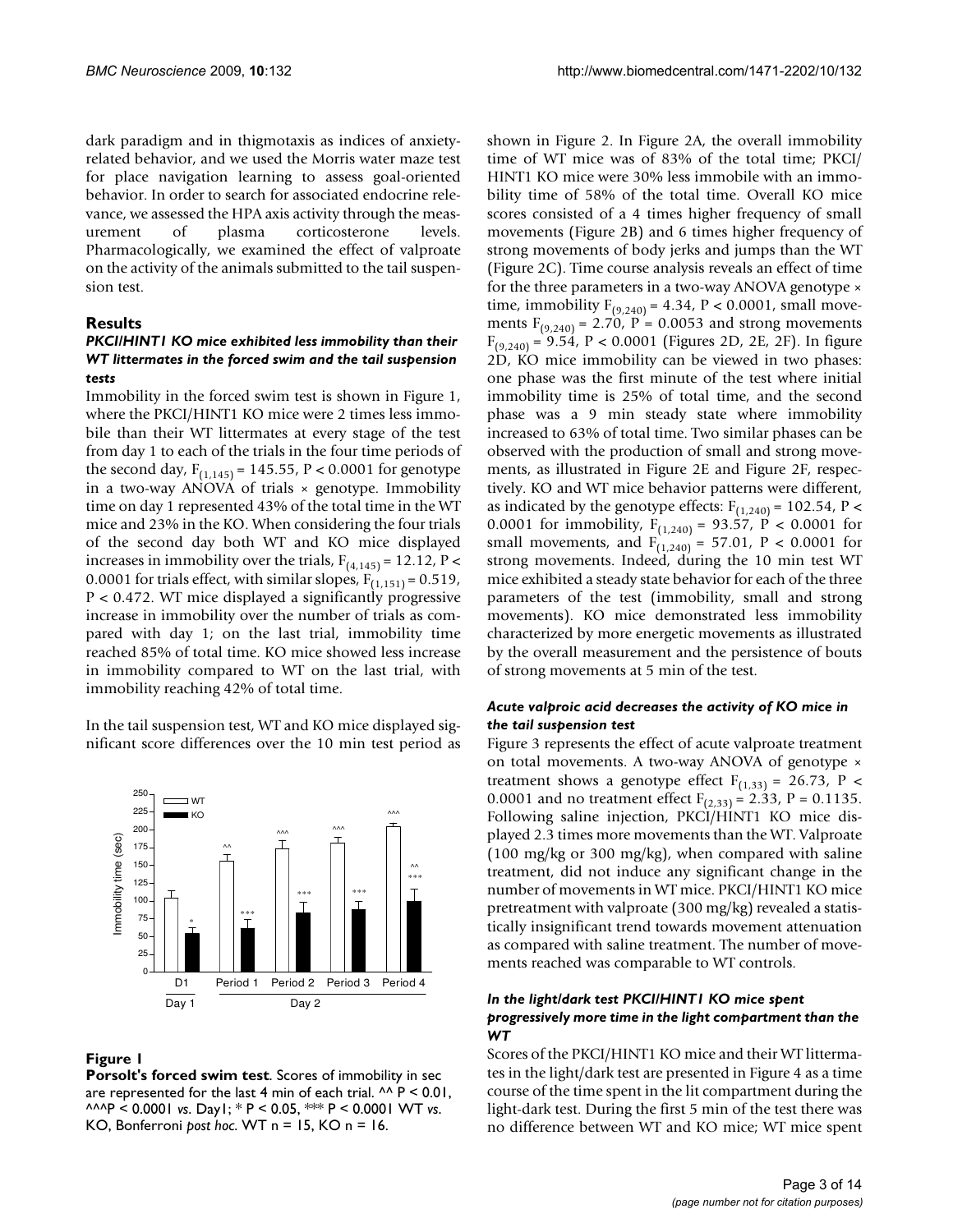

#### **Figure 2**

**Tail suspension test monitored for 10 min**. Sum of total scores of immobility are reported in sec (**2A**), small (**2B**) and strong movements (**2C**) in arbitrary units (AU). Time course of immobility (**2D**), small movements of running and body torsions (**2E**) and strong movements of body jerks and jumps (**2F**) are reported in bins of 1 min. \*\*\* P < 0.001 WT *vs*. KO, Students t-test; ^ P < 0.05, ^^ P < 0.01, ^^^ P <0.0001 WT *vs*. KO, Bonferroni *post hoc*; oo P < 0.01, ooo P < 0.001 *vs*. each different time point, Bonferroni *post hoc*; o P < 0.05 *vs*.7, 8, 9, 10 min, Bonferroni *post hoc*. WT n = 13, KO n = 13.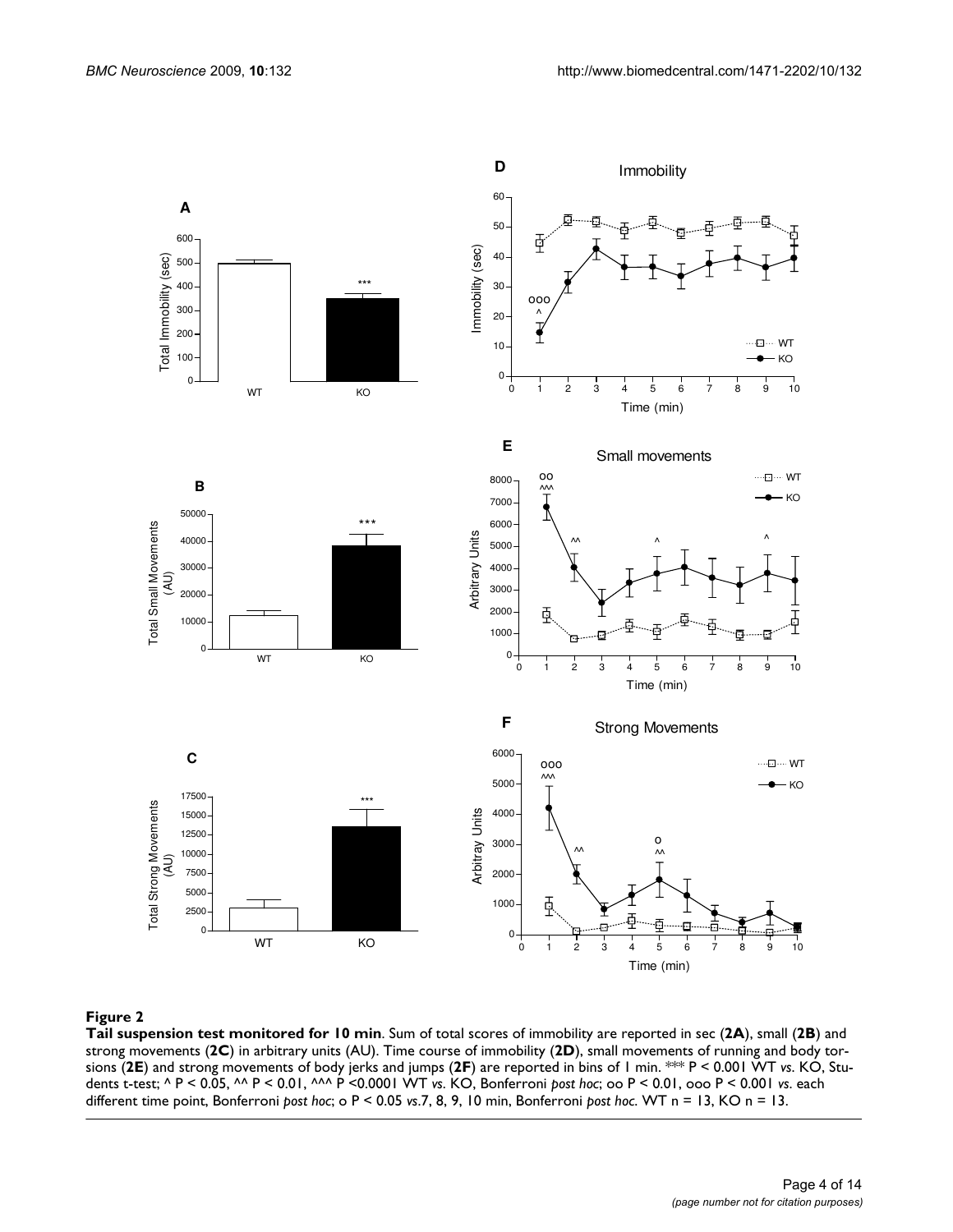

#### Figure 3

**Valproic acid effect on movements in the tail suspension test**. Small and strong movements in AU were measured 30 min following *ip* treatment with saline and valproic acid (VPA) 100 mg/kg and 300 mg/kg. Treatments were dispensed at 15 days intervals. \*\* P < 0.01 WT *vs*. KO, Bonferroni *post hoc*. WT n = 6, KO n = 8.

47% of the time in the lit compartment and PKCI/HINT1 KO mice spent 42%. Curve analysis showed different slopes for WT and KO,  $F_{(1,91)} = 5.41$  P = 0.02. WT animals displayed a slight decrease in the time spent in lit compartment that reaches 41% at the end of the test with a negative linear regression coefficient of -0.37 not significantly different from zero,  $F_{(1,43)} = 0.32$  P = 0.57. PKCI/ HINT1 KO mice spent progressively more time in the lit



#### **Figure 4**

**Time course of the light/dark test**. Percent time spent in the lit compartment is represented within 5 min bins over the 25 min test period. Linear regressions: WT:  $y = -0.37 x +$ 52.6 (R<sup>2</sup> = 0.49); KO: y = 1.66 x + 36.98 (R<sup>2</sup> = 0.94). WT n = 9, KO n = 10.

compartment to reach 75% at 25 min; this is illustrated by a positive linear regression coefficient of 1.68 which is significantly different from zero,  $F_{(1,48)} = 7.93$  P = 0.007. KO mice exhibited a significant progressive preference for the lit compartment.

#### *Place navigation performance is enhanced in the PKCI/ HINT1 KO mice*

The beacon cued learning test of the Morris water maze was used as a control experiment to assess ability to learn to swim to a cued goal that relies on intact eyesight, swimming ability, basic strategies of swimming away from the wall, climbing to the platform and motivation to escape from the water [38]. Performances, shown in Figure 5, were identical in WT and KO mice. Both animals learned to swim and escape to the platform with similar latencies.

The Morris water maze version of a place navigation cognitive test depends on the function of the associative parietal cortex [39]. This test was chosen in relation to the anatomical localization of the decrease in PKCI/HINT1 in the dorsolateral prefrontal cortex of bipolar patients [32]. Performances of PKCI/HINT1 KO mice and WT littermates are presented in Figure 6. Latency to reach the platform within the 2 min test, plotted as a function of trials in Figure 6A, shows a trials effect,  $F_{(6,126)} = 7.78$ , P < 0.0001 in a two-way ANOVA trials × genotype. This implies that both WT and KO animals underwent acquisition (learning).



#### **Figure 5**

**Cued learning**. Learning performances in 16 trials of 2 min were assessed as latency to reach the beacon platform in the Morris water maze and are represented in 4 blocks of 4 trials. Linear regression curve of learning pattern for  $WT: y = -$ 12.23  $x + 86$  and for KO:  $y = -15x + 93$  for KO.  $*$  at least P < 0.05 *vs*. each other trial for WT; ^^ at least P < 0.01 *vs*. each other trial for KO, Bonferroni *post hoc*. WT n = 7-10,  $KO n = 7-11.$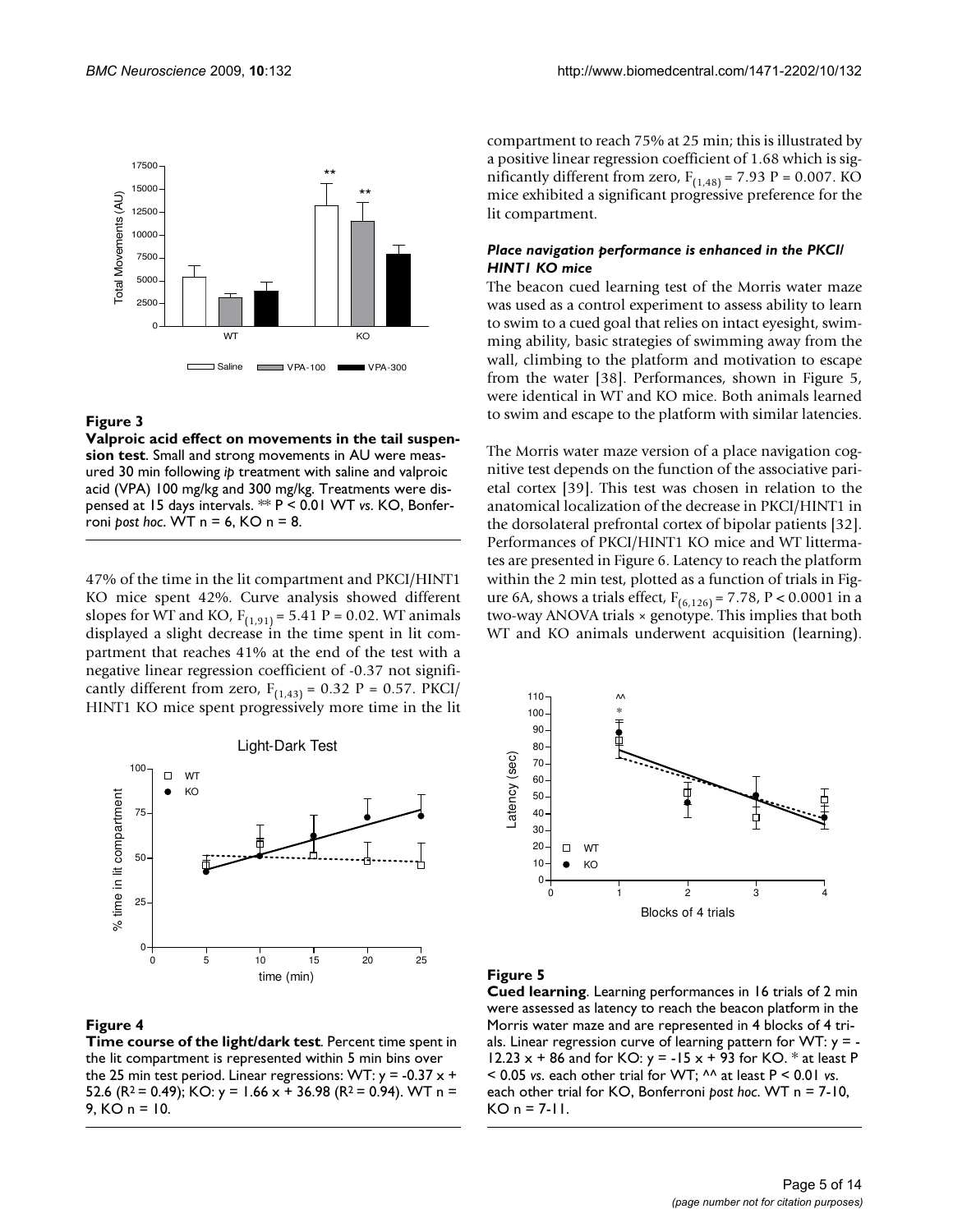

#### **Figure 6**

**Place navigation learning using proximal landmarks and memory**. **6A - Acquisition**. Learning performances in 28 trials of 2 min were measured as latency to reach the platform in sec, and are represented in blocks of 4 trials. ^P <0.05, ^^P < 0.01, ^^^P <0.001 *vs*. first block; \* P < 0.05, \*\*P < 0.01 WT *vs*. KO, Bonferroni *post hoc*. **6B - Probe test**. Retention was assessed as the number of the crossings of the platform area in a 1 min test before and after acquisition. ^^^ P < 0.001 *vs*. before acquisition; \*\* P < 0.01 WT *vs*. KO, Bonferroni *post hoc*. **Thigmotaxis** and **floating time** were measured during the acquisition phase and the subsequent probe test. Average thigmotaxis time in sec (**6C**). \*\* P < 0.01, WT *vs* KO, Student's ttest. Thigmotaxis time course as percent of total time (**6D**). ^ P < 0.05, ^^P < 0.01 *vs*. trial 1, Bonferroni *post hoc*. Average floating time in sec (**6E**). \*\*P < 0.01 WT *vs* KO, Mann-Whitney. Floating time course as percent of total time (**6F**). WT n = 10,  $KO n = 10.$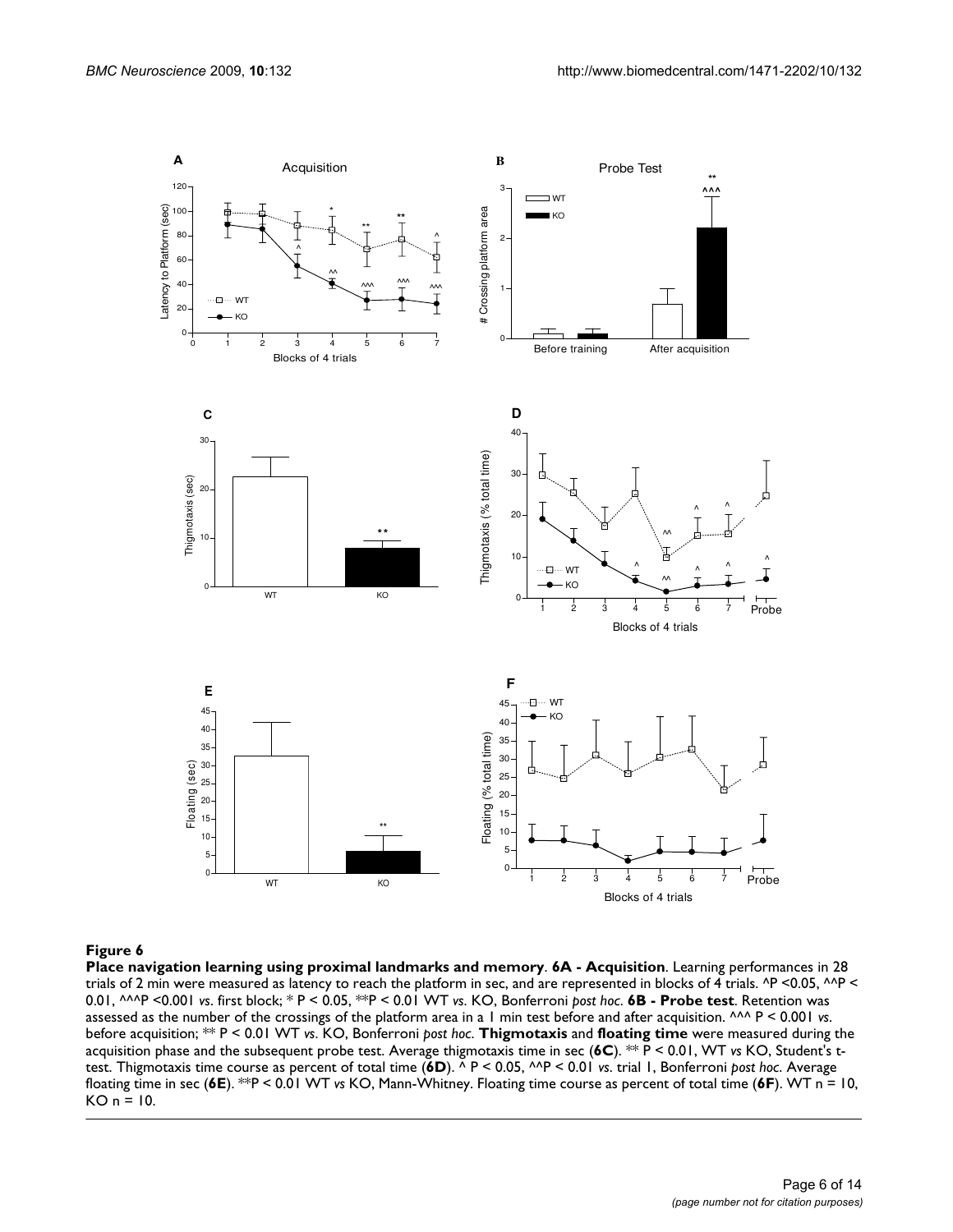Initial latencies to reach the platform on the first trial were not different between WT and KO. However, a genotype effect,  $F_{(1,126)} = 34.38 \text{ P} < 0.0001$ , accounts for differences in the learning pattern on the trials. Significant acquisition was demonstrated in the last block of trials by WT mice with a latency of 62 sec, while PKCI/HINT1 KO mice displayed faster learning with a significantly lower latency of 55 sec as early as the third block of the trials. KO mice displayed significantly better learning, as attested by a 2.6 times lower latency to reach the platform on the last block of trials compared to the WT.

Retention (memory), shown in Figure 6B, was determined during a 60 sec probe test by counting the number of crossings of the platform area, both before training and 24 h following the last acquisition trial. Both WT and KO animals displayed an increase in scores after acquisition with trials effect,  $F_{(1,34)} = 15.67$  P = 0.0004, in a two-way ANOVA trials × genotype. Animals displayed differences in performances with a genotype effect,  $F_{(1,34)} = 4.97$  P = 0.0324. Before training, both WT and KO mice scores were near zero. After acquisition, WT animals crossed the platform area once whereas PKCI/HINT1 KO mice showed clear retention by crossing the platform area at least two times, which is considered criterion performance [40].

#### *Non cognitive factors are associated with learning and retention performances*

Non cognitive factors like thigmotaxis and floating are often associated with performance in the Morris water maze [41]. Thigmotaxis time measured when mice swam at a distance within 10 cm of the wall of the pool is an indicator of open space anxiety-related behavior [42]. Figure 6C represents the overall thigmotaxis time during the acquisition phase and the probe test where the PKCI/ HINT1 KO mice exhibited significantly 2.8 times less thigmotaxis than WT mice. Evolution of thigmotaxis with trials shown in Figure 6D reveals habituation during the acquisition phase with a trials effect,  $F_{(7,144)} = 4.28$ , P = 0.0003, and a genotype effect,  $F_{(1,144)} = 40.09$ ,  $P < 0.0001$ , in a two-way ANOVA trials × genotype. When compared with trial 1, thigmotaxis significantly decreased at trials 5 and 4 for WT and KO respectively.

Floating time (*i.e*., immobility) was measured during the acquisition phase and the probe test. Figure 6E shows that overall floating scores for KO mice were significantly lower than WT by 5.3 times. The graph representing floating time as a function of trials in Figure 6F shows a genotype effect,  $F_{(1,144)} = 39.03$ ,  $P < 0.0001$ , in a two-way ANOVA trials × genotype, but no significant trials effect  $F_{(7,144)} = 0.19$  P = 0. 9879, the floating time for KO mice was lower than WT mice in every block. Thus WT and KO

animals did not exhibit any change in floating time over the trials.

#### *PKCI/HINT1 KO mice basal hypothalamic-pituitaryadrenal axis activity is higher than in wild type mice*

As shown in Figure 7, basal plasma corticosterone level in wild type animals was 102.5 ng/ml in the morning and increased by 79% to reach a value of 183.3 ng/ml in the afternoon. The acute stress of the tail suspension test induced an additional increase compared to the afternoon basal level. The same pattern of morning to afternoon variation and increased corticosterone levels after the stressor were observed in the PKCI/HINT1 KO mice,  $F_{(2,84)} = 49.8$ , P < 0.0001, for condition in a 2-way ANOVA condition × genotype. Additionally, KO mice displayed an afternoon baseline level that was 30% higher than the WT mice,  $F_{(1,84)} = 5.27$ , P = 0.0243 for genotype in a 2-way ANOVA condition × genotype. Immediately following a tail suspension test, WT and KO mice displayed comparable responses to stress, with increased of corticosterone levels reaching 282 ng/ml and 332 ng/ml respectively.

#### **Discussion**

We searched for a distinctive phenotype of PKCI/HINT1 KO mice in order to determine the putative role of the PKCI/HINT1 protein in brain function and in particular its involvement in mood regulation.



#### **Figure 7**

**Plasma corticosterone levelsin PKCI/HINT1 KO mice and their WT controls**. Plasma corticosterone levels (ng/ml of plasma) were determined for three conditions, as basal in the morning (BSL-AM), basal in the afternoon (BSL-PM), and following a 6 min tail suspension test performed in the afternoon (TST). \* P < 0.05 WT *vs*. KO; (\*) P < 0.05, (\*\*\*) P < 0.001 *vs*. morning baseline; (^^) P < 0.01 *vs*. afternoon baseline, Bonferroni *post hoc*. WT n = 15, KO n = 15.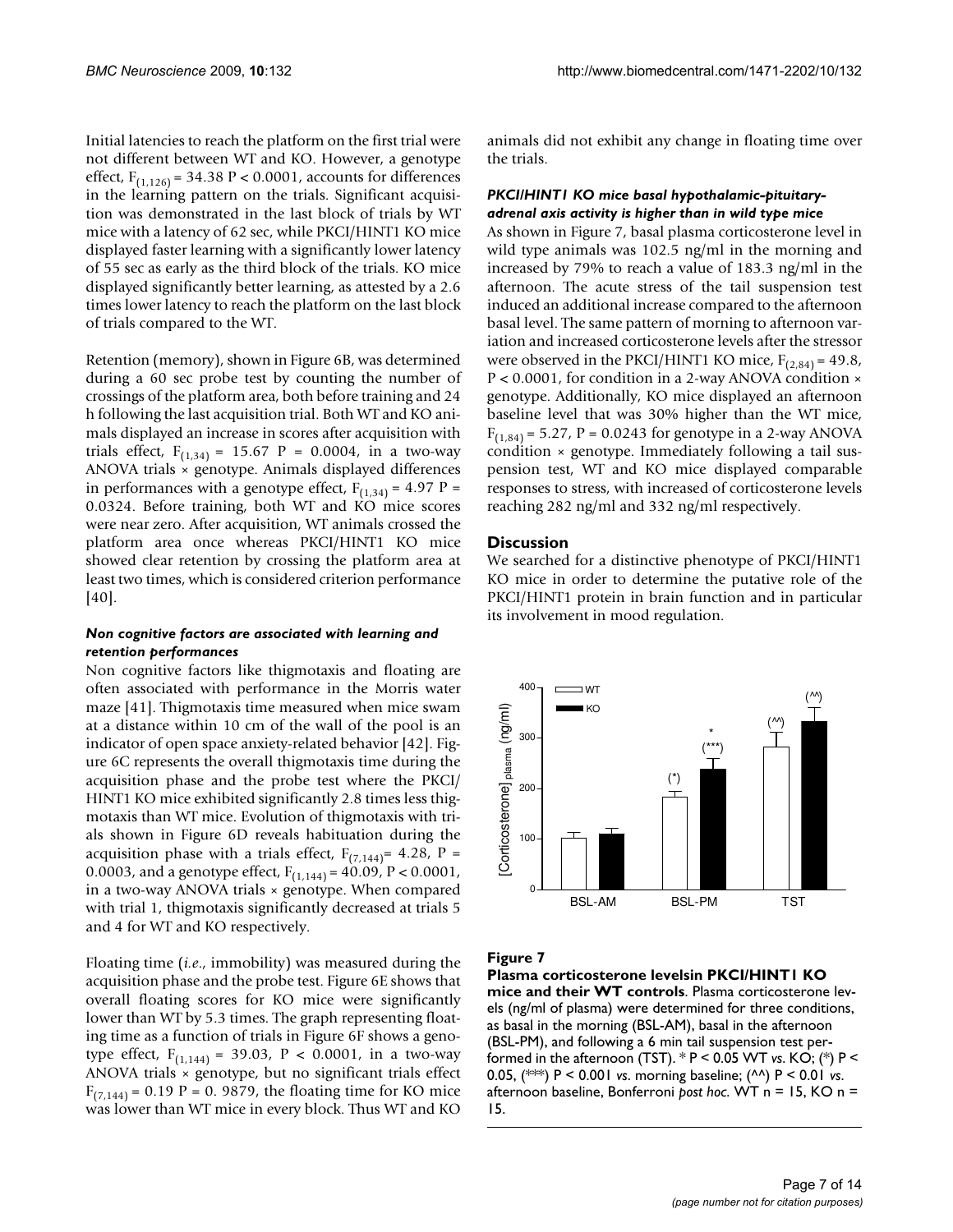In order to assess antidepressant-like behavior, we used two standard tests, the Porsolt's forced swim test and the tail suspension test. In both tests PKCI/HINT1 KO mice exhibited less immobility than their WT littermates. This phenotype was further confirmed in the Morris water maze where KO animals exhibited less floating time than the WT. Decreased immobility in the FST and the TST may be due to an antidepressant or a general stimulatory effect, as pointed out by pharmacological studies; antidepressant effects are manifested in attempts to escape, while stimulants lead to motor stimulation that can be measured as an increase in spontaneous activity in the open field test [3,43]. As PKCI/HINT1 KO mice did not display spontaneous hyperactivity in the open field test [33], the decreases in immobility presented here are likely due to persistence in attempts to escape rather than generalized motor stimulation. This is exemplified in the persistence of small and strong movements in the TST.

Treatment with the mood stabilizer valproate at 300 mg/ kg tended to attenuate the movements of KO mice. However a non-significant trend of decreased movements in the WT mice treated with 100 or 300 mg/kg suggests a possible sedative effect of the drug in stead of mood regulation, which could be specifically assessed in the open field test.

We used the light-dark test based on the mouse's natural preference for the dark and avoidance of bright spaces to assess anxiety-related behavior. In the first 5 min corresponding to the classical version of the test that assesses light/dark preference, there was no difference between KO and the WT controls, as both animal types spent an average of 45% of the total time in the lit compartment. A similar slight preference for the dark compartment was reported in mice from the C57Bl and 129/SveV strains that were naïve to any test when submitted to the light/ dark box [44]. The time course of the 25 min test showed that time spent in the lit compartment increased progressively in PKCI/HINT1 KO mice, so that in the last 5 min KO mice spent significantly more time in the lit compartment than WT mice. This phenotype could not be totally attributed to an anxiolytic effect and the 25 min light/dark test would require pharmacological validation to be related to anxiety. An alternative explanation would be that, by showing a preference for the naturally aversive properties of the light spaces, the KO mice were exhibiting a risk-taking behavior. Additionally, PKCI/HINT1 KO mice in the Morris water maze place navigation task displayed significantly less thigmotaxis than the WT mice, showing less anxiety behavior related to open space. In that case, thigmotaxis might have some influence on the learning performances. However, as in the beacon cued learning test with a visible escape WT and KO mice showed similar learning performances, it is probable that

in our mice thigmotaxis in the water maze is related to the higher anxiogenic conditions of non visible escape in the place navigation task.

In several experiments presented here, habituation was an important factor, such as habituation to an aversive or novel stimulus. Thus some of the results implicated here may imply that there is accelerated habituation in PKCI/ HINT1 KO mice, at least to the anxiety-provoking aspects of the experimental environments. Perhaps due to this difference, PKCI/HINT1 KO mice exhibited a faster acquisition in the place navigation learning task, and consequently better retention.

By contrast in the modified version of the FST, repeated testing increased immobility to a greater degree in WT mice than in PKCI/HINT1 KO mice. On the second day of FST testing, an increased immobility was observed in WT controls compared to the first trial, while PKCI/HINT1 KO mice remained as active as they were during the first exposure day, not demonstrating increased immobility until the last test of the second day. In the FST paradigm, increased immobility can potentially be influenced by several factors. Although generally considered to measure behavioral despair in relation to the effect of anti-depressant drugs [5] it can also reflect learned habituation to an environment that has become familiar to the animal thereby including a memory component on the second exposure. Lastly, it could reflect a relatively successful coping strategy that employs energy-conserving behavior and may confer a survival advantage (for review [45]).

As KO mice displayed higher performances in the learning task of place navigation, it is less likely that less learning capacity is responsible for their delayed increased immobility in the FST. Yet, PKCI/HINT1 KO mice's persistent struggling in both FST and TST could be related to less coping behavior [45], and thus express excessive goal pursuit as previously suggested in the FST [46]. In the same sense, it is also noteworthy that in the goal-directed task of cocaine-induced conditioned place preference, PKCI/ HINT1 KO mice displayed enhanced performances as compared with WT (manuscript in preparation).

Thus the current behavioral data indicate that PKCI/ HINT1 has an important influence on depression and open space-anxiety related tests. Moreover, PKCI/HINT1 plays an important role in learning and exploration in the place navigation water maze and the development of preference for aversive environment in the 25 min version of the light/dark test.

Parallel to the behavioral phenotypes, we assessed the activity of the HPA axis *via* the measurement of plasma corticosterone levels. Noticeably, in the same time frame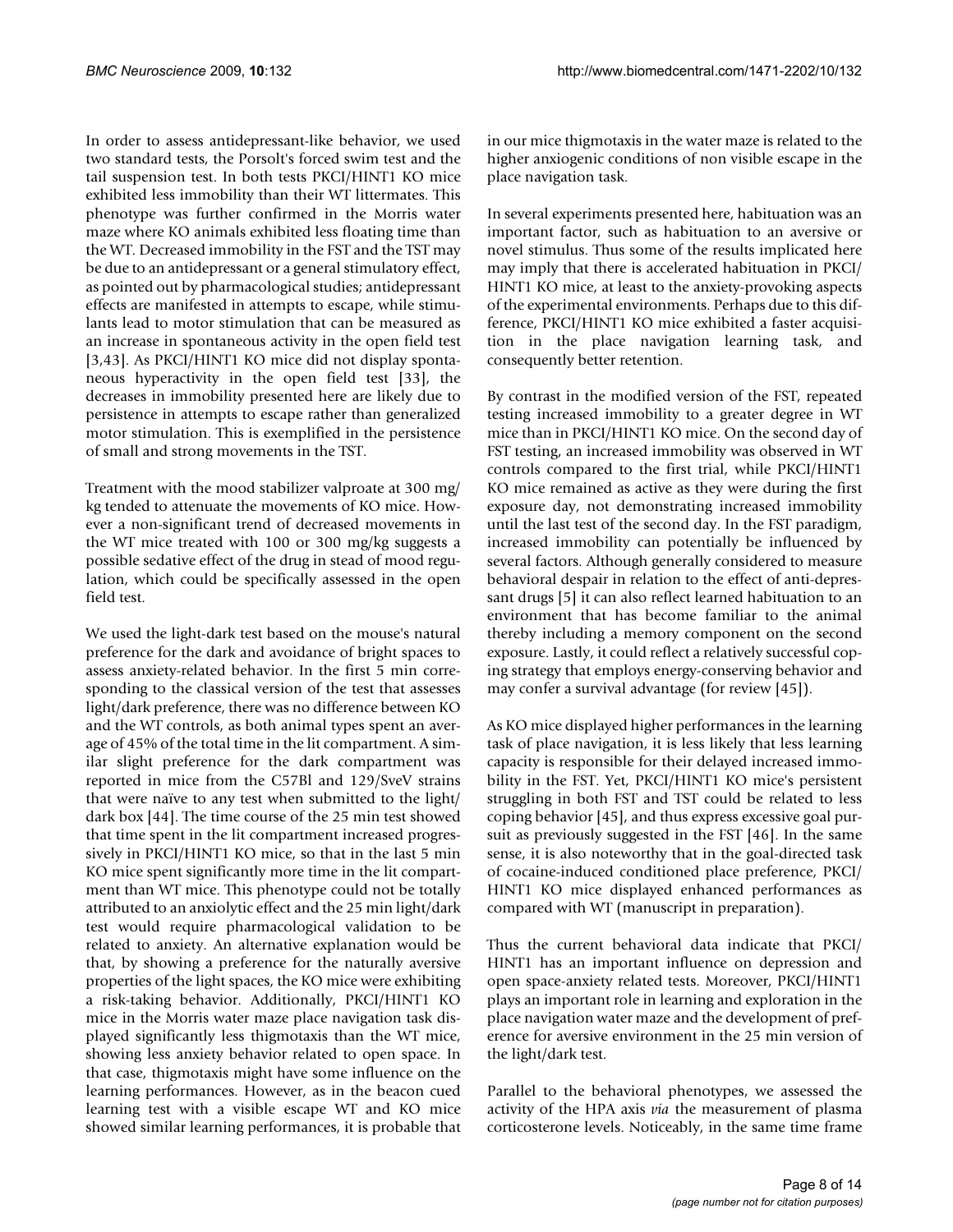corresponding to the behavioral experiments, PKCI/ HINT1 KO mice displayed a higher afternoon basal plasma corticosterone level than the WT controls.

However, the elevated level of corticosterone measured in PKCI/HINT1 KO mice is actually the opposite of what would be expected given the observed behavioral changes. Antidepressant in FST and TST and anxiolytic-like behaviors in the light/dark test are usually associated with decreased plasma corticosterone levels [25]. On the contrary, in the laboratory and clinically, increased plasma corticosterone/cortisol is associated with increased depression-related and anxiety-like behaviors [17,21- 23,47-49]. However, the phenotypes of antidepressantlike and less anxiety-related behaviors were associated with increased corticosterone levels in PKCI/HINT1 KO mice. This has an interesting parallel with clinical observations of increased plasma cortisol levels in manic patients which was not an effect of stress but was described as a feature of the disease [18]. Indeed, HPA axis dysfunction was reported in bipolar disorder patients [50,51] and in the mixed mania subtype of bipolar disorder patients [19]. In all cases, higher basal plasma cortisol levels were found in bipolar patients relative to the controls. Higher plasma cortisol levels in manic patients, compared with healthy controls, were in the same proportional range as what we observed in the PKCI/HINT1 mice [18]. Moreover, in bipolar patients, the difference occurred in the samples collected in the morning, which corresponds to the awaking time [19,51]. This phenomenon coincides with the findings in our mice. The difference in corticosterone levels between KO and WT mice occurred during the window time that also corresponds to awaking time in these nocturnal animals. When tested for TST and FST in the morning between 9:00 to 10:00 am, WT and PKCI/HINT1 KO mice displayed the same amount of immobility time (data not shown).

The difference in plasma corticosterone levels should not be attributed to a stress response due to handling since we did not see any difference between WT and KO in the morning samples. In WT mice, morning and afternoon basal corticosterone levels were similar to those previously reported [21,52]. Moreover, WT and KO mice presented similar plasma corticosterone responses to the acute stress of tail suspension. Those responses were in the same range as the one described as the maximum response to stress measured following a restraint stress in mice, *ca* 300 ng/ml [52]. Accordingly, the afternoonenhanced basal corticosterone levels may be considered an endocrine feature specific to the phenotype of PKCI/ HINT1 KO mice.

Additionally, in KO mice, hyperactivity in the tail suspension test tended to be attenuated by acute treatment with the clinically effective anti-mania drug valproic acid, suggesting a facet of mania-like behavior. Therefore, the afternoon behavioral and endocrine phenotypes of PKCI/ HINT1 KO mice could be analogous to mania symptoms associated with high plasma cortisol [9,14,53-57]. In that regard, enhanced performances in the place navigation task and persistent struggling in the TST could be considered as enhanced goal-directed activity associated with enhanced energy. Moreover these data are in consistent with microarray results demonstrating a decrease in PKCI/ HINT1 expression in the brains of bipolar disorder patients, making it a candidate molecule for the disease [32]. Thus our results may suggest that the PKCI/HINT1 gene may be important in the neuropathology of mania.

Our speculations on our results are based on attempting to draw parallels between our behavioral, endocrine and pharmacological observations and clinical descriptions of disease. One may argue that this extrapolation from mice to human patients is excessive specifically because there is no current valid rodent model for studying mania [58]. Further study of the function of PKCI/HINT1 in the nervous system could help in outlining a theoretical validation. Originally PKCI/HINT1 isolated from bovine brain extracts was identified as an *in vitro* inhibitor of PKC isoforms [59] and PKC inhibitors are promising targets for bipolar disorder drug development [60]. However, the physiological significance of PKCI/HINT1's ability to inhibit PKC has been questioned [59] and so far its exact biochemical function is unclear. In our study, although the exact role of PKCI/HINT1 in the development of those combined phenotypes is unknown, some speculations can be outlined based on the modulation by the protein of the mu opioid receptor (MOPr). PKCI/HINT1 regulates the MOPr by suppressing its desensitization and its PKCinduced phosphorylation [61]. A deficiency in the expression of PKCI/HINT1 in mice can significantly enhance both basal and morphine-induced analgesia [61,62]. Interestingly, in one study, manic patients exhibited higher analgesia to experimentally-induced pain than healthy matching controls [63]. Also, opioid analgesics can precipitate a hypomanic/manic reaction in a significant percentage of patients with bipolar disorder while having an antidepressant effect in others [64]. In acutely manic patients, methadone decreased symptoms of euphoria, elation, and grandiosity, and significantly decreased plasma cortisol levels. This implies a potentially important interrelationship between the central endogenous opioid peptide systems, neuroendocrine regulatory factors, and the pathophysiology of affective disorder [65]. This could be linked to the effects of MOPr activity on the HPA function in humans where stimulation of the MOPr by the specific agonist fentanyl decreases the level of plasma cortisol [66] and morning MOPr blockade by naloxone induces an increase in ACTH and plasma corti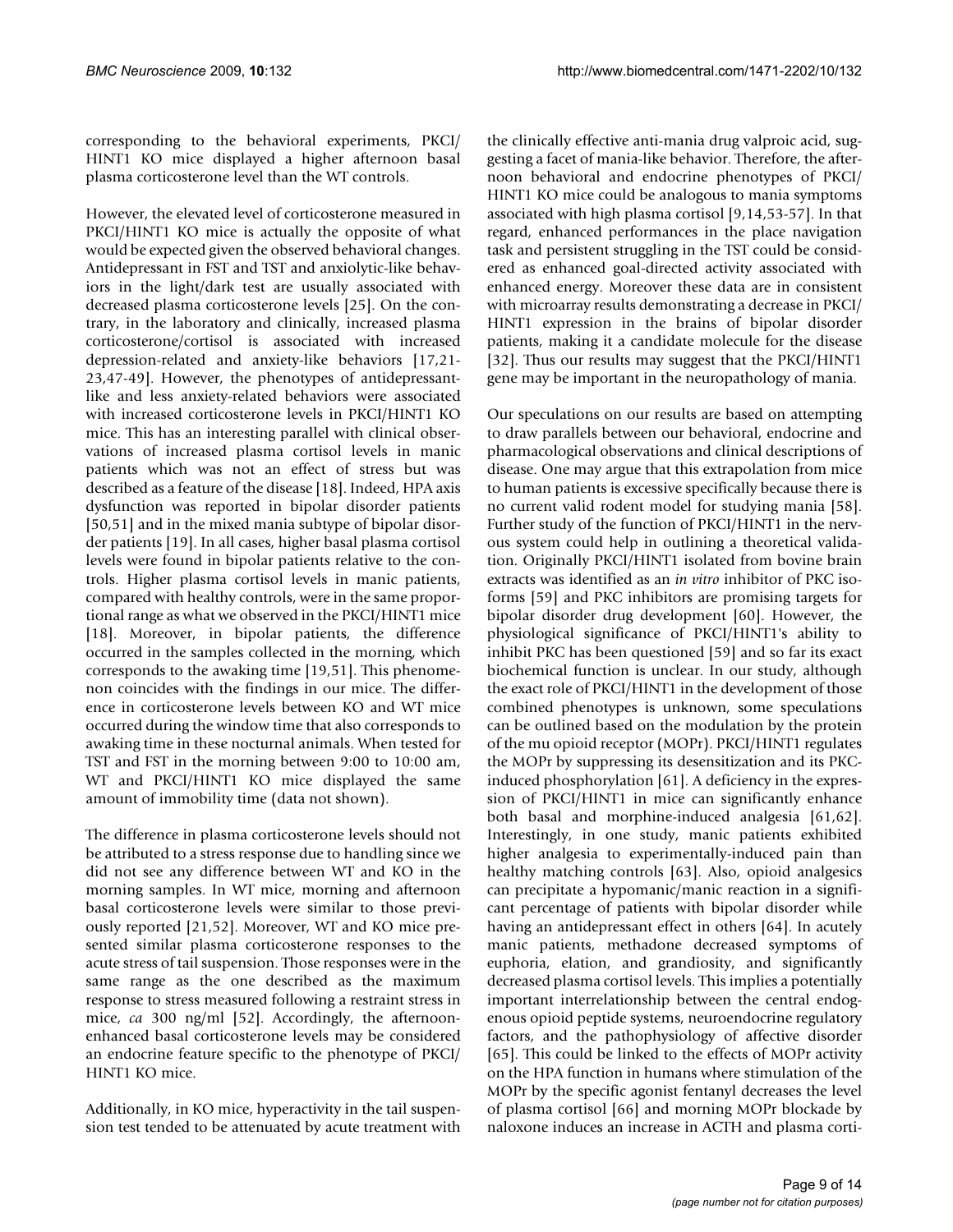sol levels [67]. This could be a mechanism through which changes in PKCI/HINT1 interactions with MOPr modulate MOPr-associated functions.

# **Conclusion**

PKCI/HINT1 KO mice displayed a phenotype of behavioral endocrine features indicative of changes of mood function, including anxiolytic-like, antidepressant-like behaviors that tend to be blocked by the mood stabilizer valproate, in conjunction with elevated levels of plasma corticosterone. These results suggest that the PKCI/HINT 1 gene could be important for the mood regulation function in the CNS.

# **Methods**

# *PKCI/HINT1 KO mice*

The generation of PKCI/HINT1 KO mice was described previously; 96% of the genetic background of these mice and their WT littermates is from the 129SvJ strain [68]. In the present study, KO and WT animals were derived from heterozygous PKCI/HINT1 +/- breeding pairs. The genotype of all progeny was confirmed by PCR analysis of DNA extracted from tail biopsies. Animals were housed 4- 5/cage and maintained under standard laboratory conditions with food and water provided *ad libitum*. Male animals were tested between 6 to 9 months of age. Wild type and PKCI/HINT1 KO groups were matched for age in all experiments. Animals were submitted to a 12 hours dark/ light cycle with light on at 7:00 am, and experiments were performed during the light phase. For each experiment, animals were brought into the experimental room 30 min prior to the experiment in order for them to acclimate to the environment. Each experiment was performed independently using a new group of animals. All studies were conducted with a protocol approved by the University of Maryland, School of Pharmacy IACUC, and studies conformed to the NIH Guidelines for the Care and Use of Laboratory Animals.

# *Forced swim test*

The test was based on the original version of the forced swim test of Porsolt for mice [69] with modification; scoring was performed in real time by observers unaware of the genotype of the mice. Mice were placed in a 5 l cylinder (40 cm high, 25 cm diameter) filled with 3.5 l of water, where they swam without the ability to touch the bottom; water temperature was set at  $30 \pm 1^{\circ}$ C to avoid severe hypothermia [70]. The total time that the mice spent immobile was measured, using a stopwatch. Immobility was determined when the mouse was only making movements necessary to keep its head above the water and maintained a stationary posture; a stopwatch was started within the first 2 sec immobility was observed. In this posture forelimbs of the mouse are motionless and directed forward, the tail is directed outward and the hind legs are in limited motion. No animals showed difficulty

in swimming or in staying afloat. We used a 2 day procedure as previously described [71]. On day 1, the mice were placed in water to swim for a single trial of 15 min, and immobility was recorded during the last 4 min of the trial. Day 2 was aimed at assessing the learning and habituation components of the repeated test. Mice were placed in water through a series of four trials of 6 min each and immobility was recorded during the last 4 min of each trial. Each trial was followed by an 8 min rest period when the animals were dried with towels and returned to their cages; the water in the cylinder was changed between each subject. Experiments were performed between 2:00 and 4:00 pm.

## *Tail suspension test*

The automated tail suspension test (Med Associates, St Albans VT) as previously described [72,73] was used to assess antidepressant-like behavior. The haemodynamic stress of being hung in an uncontrollable fashion by the tail causes the animals to engage in three types of escapeoriented movements: (1) running movements forward or backwards; (2) body torsions with attempts to catch the suspended body; and (3) body jerks followed temporally by bouts of immobility [4,43]. A mouse is considered immobile when it either hangs passively and completely motionless, does not move its paws, or there is an absence of initiated movements.

The automated device (Med Associates, St Albans VT) consists of a box (box size:  $32 \times 33 \times 33$  cm) that is open on the front side with a vertical aluminum bar (bar size: 11.5  $\times$  2.2  $\times$  0.15 cm), suspended from the top, connected to a strain gauge that detects any movements from the mouse. Mice were suspended by the tail and secured with a tape for a 10 min test. The base of their tail was aligned with the bottom of the bar. The total duration of immobility was calculated as the time when the force of the mouse's movements was below a preset lower threshold. An optimal lower threshold was determined by comparing scores of immobility rated manually with scores from the automated device in preliminary studies. Immobility was defined as the absence of initiated movements and included passive swaying. An upper threshold was determined in order to detect only vigorous movements. Thus the following settings were used in all experiments: lower threshold = 5, upper threshold = 50, gain = 4, time constant  $= 0.25$ , resolution  $= 100$  msec. The automatic equipment monitored the duration of immobility as the time below lower threshold. The vigor of activity was quantified as small movements, corresponding to running movements and body torsions between lower and upper threshold and strong movements of jerks and jumps rated above the upper threshold.

Experiments were performed between 2:00 and 4:00 pm.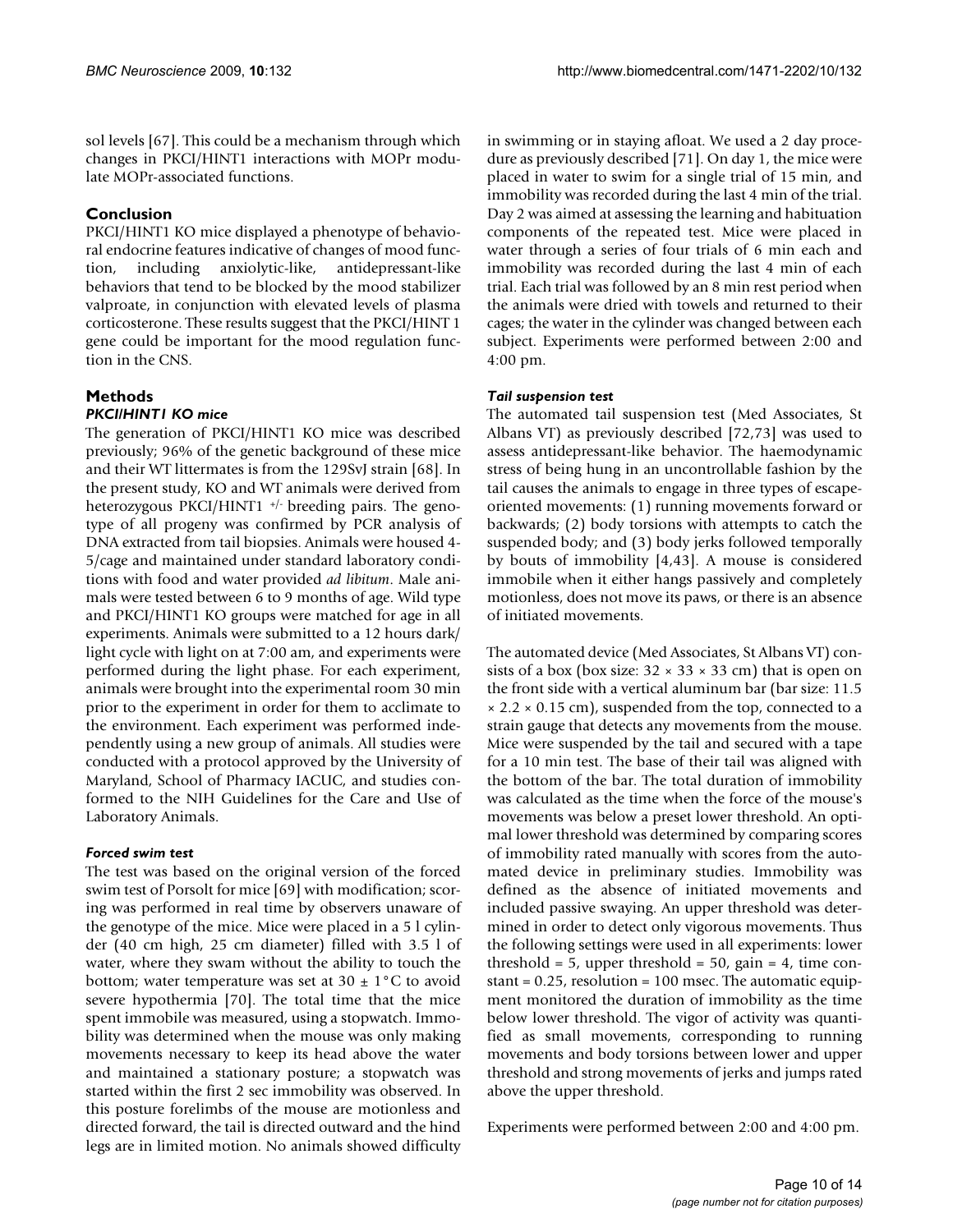# *Drug treatment*

Valproic acid as sodium salt (Alexis Biochemicals, USA) was prepared freshly in saline (NaCl 0.9%) and was injected intraperitoneally (*ip*) at a volume of 10 ml/kg of body weight, 30 min before the TST at doses of 100 mg/ kg or 300 mg/kg.

# *Light-dark test*

The light-dark test to assess bright-space related anxiety [74] was conducted in a dark-light insert consisting of two compartments of same dimensions  $(13.95 \text{ cm} \times 27.9 \text{ cm})$ separated with a transparent wall pierced with an open door. The black compartment had opaque black walls and roof while the lit compartment was entirely transparent to light. The insert was placed into an open field chamber equipped with 16 infra-red beams allowing tracking of the animal position. The test was automated using activity monitor software (Med Associates, St Albans VT). Mice were placed in the box for a total time of 25 min; the amount of time spent by the animal in each compartment was monitored by 5 periods of 5 min each and reported in seconds. The first 5 min bin was to assess anxiety-related behavior while the remaining 20 min assessed putative preference development. Experiments were performed between 2:00 and 4:00 pm. Results are expressed as mean ± SEM of time spent in the lit compartment during each 5 min bin.

#### *Morris water maze*

The Morris water maze experiment consists of two tests: cued learning [38] and place navigation using proximal landmarks [39]. The two tests were performed independently using separate groups of animals. The maze consisted of a 122 cm diameter circular pool of 25 cm height sides filled with  $25 \pm 1$ °C water and made opaque with milk. It was oriented in relation to the cardinal points, N, S, E, W. The only mean of escape was through a circular platform of 9 cm diameter and 11 cm height submerged 0.5 cm below the surface.

**For the cued learning test**, the platform was kept invisible but was beacon cued with a striped ruler emerging at 12 cm above the surface of the water so that the mice could locate it directly by sight. The test consisted of 4 trials of 2 min per day for 4 days. It assessed the animal's motivation and ability to swim to escape from the aversive situation of being placed into the water by associating the beaconcued platform with the escape. For each trial the platform was located at the center of one of four quadrants NE, SE, NW, SW; the mouse entered the pool, facing the wall, from a different starting point each time so that the direct route to the platform differed each time. Cued learning was measured as the latency to reach the platform (sec). Mice that failed to reach the platform within the 2 min time limit were ascribed an escape latency of 120 sec and

guided to the platform. Mice were allowed to stay on the platform for 5 sec before being dried with towels and returned to their home cages.

**To assess place navigation** using proximal landmarks for navigation, the pool was surrounded by white curtains to isolate it from distal landmarks. Three unscalable objects placed directly inside of the pool and emerging from the surface of the water by 8 cm served as proximal landmarks for the invisible platform. The objects were 500 ml square bottles (side: 7 cm, height: 18 cm) filled up with white sand. The bottles were distinguishable from each other by the color of the caps (solid navy blue, white with black stripes, or white with black dots) and by the pattern of the protruding portion (white, white with black vertical stripes, or white with black dots). The test started with an initial session training consisting of 2 trials separated by 30 min interval; mice were placed on the platform for 15 sec to observe the landmarks prior to being put in the water for 2 min. If the mouse did not find the platform within the allotted time, it was guided to it and was allowed to remain on it for 5 sec before being dried with towels and returned to its home cage. The learning phase started one day following the initial training. It consisted of 4 trials of 2 min per day for 7 days; the interval between each trial was at least 30 min. Before each trial both the objects and the platform were rotated 120° with respect to the center of the pool in a pseudorandom direction; mice entered the pool, facing the wall, from different starting positions that were randomly defined. Acquisition was assessed through the latency to reach the platform (sec). Mice that failed to reach the platform within the 2 min time limit were ascribed an escape latency of 120 sec and guided to the platform. Mice were allowed to stay on the platform for 5 sec before being dried with towels and returned to their home cages. One day following the last acquisition trial, retention was evaluated in a probe trial of 60 sec during which the platform was removed and the number of times crossing the former platform area was measured. For probe tests a leaden object the same dimension of the platform was placed on the bottom of the pool to facilitate previous platform location. Trials were video recorded using a digital camera placed above the pool.

#### *Corticosterone level measurement*

To determine plasmatic corticosterone levels in mice, 100 to 200 microliters of blood were collected from retroorbital bleeding (n = 15 mice in each group) into heparin (1000 U/ml Sigma-Aldrich #H3393) pre-coated microcentrifuge tubes, centrifuged at 2500 × g for 5 min at room temperature; the plasma supernatant was stored at -70°C until corticosterone measurement. Corticosterone levels were measured within 2 weeks following blood collection by radioimmunoassay using a Corticosterone kit (MP Biomedical # 07120002) according to the instructions of the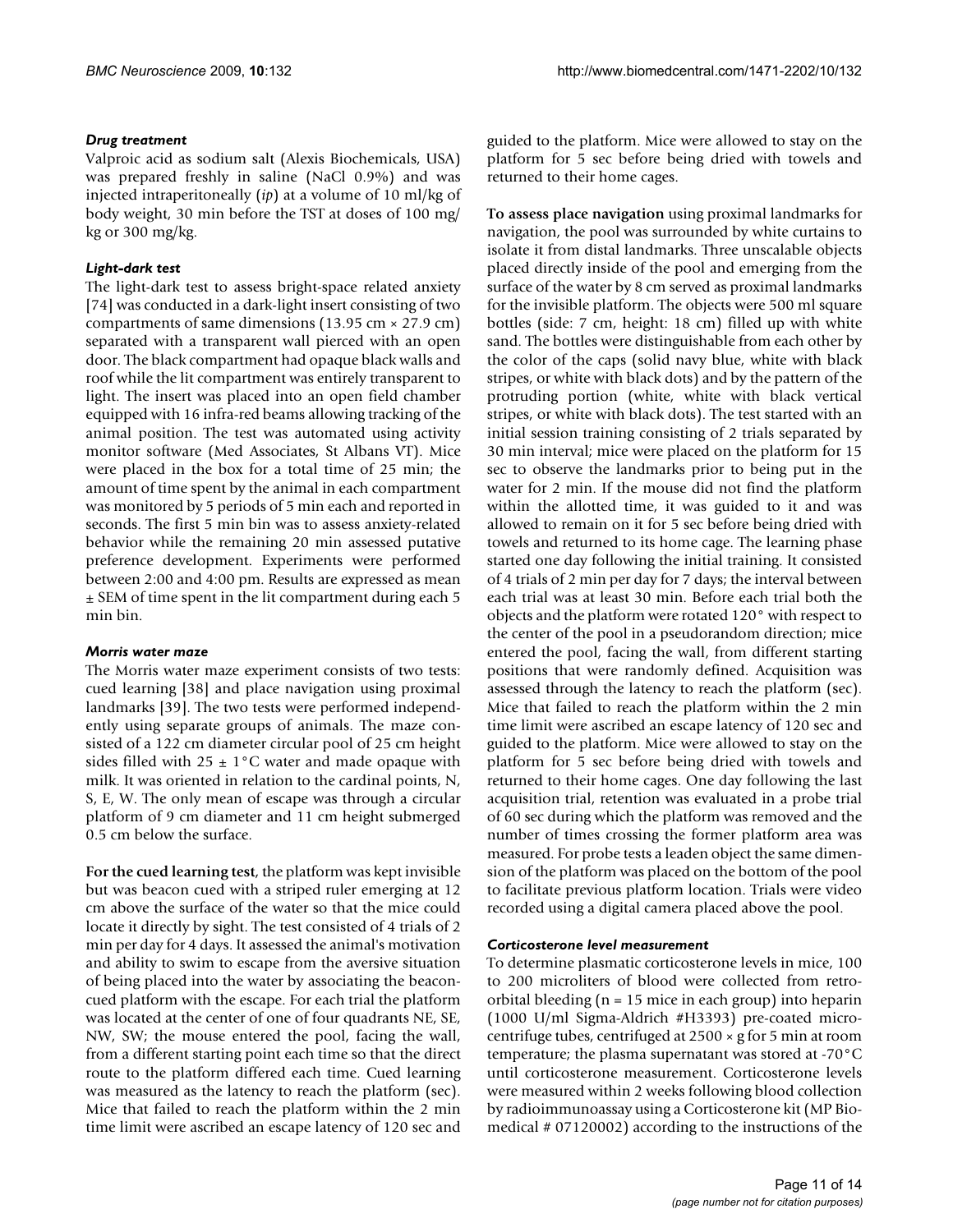manufacturer. Morning and afternoon basal levels were determined from blood collected in the morning 2 to 3 hours after light onset, between 9:00-10:00 am, and in the afternoon 2 to 3 hours before the light was turned off, between 4:00-5:00 pm. Plasma corticosterone levels following acute stress were also determined from blood collected immediately after a 6 min tail suspension test performed in the afternoon in the same time window of 4:00 to 5:00 pm.

#### *Statistics*

For all data, normality was assessed using the Kolmogorov-Smirnoff test. Scores of behavioral experiments test were analyzed using a two way ANOVA and Bonferroni *post hoc* test for comparison between groups when significant ( $p < 0.05$ ). Simple comparison between 2 groups was performed using Student's t-test for normal groups and the Mann-Whitney test otherwise. For plasma corticosterone levels, data were analyzed using a 2 way ANOVA genotype × conditions, and a Bonferroni *post hoc* test for comparison between groups when significant (p < 0.05). Results are represented as mean  $\pm$  standard error of the mean (SEM) in the figures. Analyses were performed using Graphpad Prism version 4.00 for windows (Graphpad Software, San Diego, CA, USA).

#### **Competing interests**

"Novel neurological function of mPKCI" is the object of an eponymous international patent under the publication number: WO 2007/092598.

#### **Authors' contributions**

EB participated in the conception and the design of the study, carried out the experiments, performed the analyses of data and wrote the manuscript. JBW participated in the conception and the design of the study, and the manuscript writing. All authors read and approved the final manuscript.

#### **Acknowledgements**

Support for this work was provided by grants from NIDA/NIH to J.B. Wang (DA11925, DA018722). We thank Dr. I.B. Weinstein from Columbia University for providing a breeding pair of KO mice, Donetta McFadden, Dr. Qin Liu, Pengling Ge, Nicole Parker, Jiyong Lee, Fernando Barrerta de Moura and Khang Min Lee for technical help with animal testing and data analysis, and Dr. Scott Hall for critical review.

#### **References**

- 1. Davidson RJ, Lewis DA, Alloy LB, Amaral DG, Bush G, Cohen JD, Drevets WC, Farah MJ, Kagan J, McClelland JL, Nolen-Hoeksema S, Peterson BS: **[Neural and behavioral substrates of mood and](http://www.ncbi.nlm.nih.gov/entrez/query.fcgi?cmd=Retrieve&db=PubMed&dopt=Abstract&list_uids=12361665) [mood regulation.](http://www.ncbi.nlm.nih.gov/entrez/query.fcgi?cmd=Retrieve&db=PubMed&dopt=Abstract&list_uids=12361665)** *Biol Psychiatry* 2002, **52:**478-502.
- Crawley JN, Paylor R: [A proposed test battery and constella](http://www.ncbi.nlm.nih.gov/entrez/query.fcgi?cmd=Retrieve&db=PubMed&dopt=Abstract&list_uids=9213134)**[tions of specific behavioral paradigms to investigate the](http://www.ncbi.nlm.nih.gov/entrez/query.fcgi?cmd=Retrieve&db=PubMed&dopt=Abstract&list_uids=9213134) behavioral phenotypes of transgenic and knockout mice.** *Horm Behav* 1997, **31:**197-211.
- 3. Porsolt RD, Le PM, Jalfre M: **[Depression: a new animal model](http://www.ncbi.nlm.nih.gov/entrez/query.fcgi?cmd=Retrieve&db=PubMed&dopt=Abstract&list_uids=559941) [sensitive to antidepressant treatments.](http://www.ncbi.nlm.nih.gov/entrez/query.fcgi?cmd=Retrieve&db=PubMed&dopt=Abstract&list_uids=559941)** *Nature* 1977, **266:**730-732.
- 4. Steru L, Chermat R, Thierry B, Simon P: **[The tail suspension test:](http://www.ncbi.nlm.nih.gov/entrez/query.fcgi?cmd=Retrieve&db=PubMed&dopt=Abstract&list_uids=3923523) [a new method for screening antidepressants in mice.](http://www.ncbi.nlm.nih.gov/entrez/query.fcgi?cmd=Retrieve&db=PubMed&dopt=Abstract&list_uids=3923523)** *Psychopharmacology (Berl)* 1985, **85:**367-370.
- 5. Porsolt RD: **[Animal models of depression: utility for trans](http://www.ncbi.nlm.nih.gov/entrez/query.fcgi?cmd=Retrieve&db=PubMed&dopt=Abstract&list_uids=10716655)[genic research.](http://www.ncbi.nlm.nih.gov/entrez/query.fcgi?cmd=Retrieve&db=PubMed&dopt=Abstract&list_uids=10716655)** *Rev Neurosci* 2000, **11:**53-58.
- 6. Cryan JF, Mombereau C: **[In search of a depressed mouse: utility](http://www.ncbi.nlm.nih.gov/entrez/query.fcgi?cmd=Retrieve&db=PubMed&dopt=Abstract&list_uids=14743184) [of models for studying depression-related behavior in genet](http://www.ncbi.nlm.nih.gov/entrez/query.fcgi?cmd=Retrieve&db=PubMed&dopt=Abstract&list_uids=14743184)[ically modified mice.](http://www.ncbi.nlm.nih.gov/entrez/query.fcgi?cmd=Retrieve&db=PubMed&dopt=Abstract&list_uids=14743184)** *Mol Psychiatry* 2004, **9:**326-357.
- 7. Einat H: **[Establishment of a battery of simple models for fac](http://www.ncbi.nlm.nih.gov/entrez/query.fcgi?cmd=Retrieve&db=PubMed&dopt=Abstract&list_uids=16865528)[ets of bipolar disorder: a practical approach to achieve](http://www.ncbi.nlm.nih.gov/entrez/query.fcgi?cmd=Retrieve&db=PubMed&dopt=Abstract&list_uids=16865528) increased validity, better screening and possible insights into [endophenotypes of disease.](http://www.ncbi.nlm.nih.gov/entrez/query.fcgi?cmd=Retrieve&db=PubMed&dopt=Abstract&list_uids=16865528)** *Behav Genet* 2007, **37:**244-255.
- 8. Gould TD, Einat H: **[Animal models of bipolar disorder and](http://www.ncbi.nlm.nih.gov/entrez/query.fcgi?cmd=Retrieve&db=PubMed&dopt=Abstract&list_uids=17628675) [mood stabilizer efficacy: a critical need for improvement.](http://www.ncbi.nlm.nih.gov/entrez/query.fcgi?cmd=Retrieve&db=PubMed&dopt=Abstract&list_uids=17628675)** *Neurosci Biobehav Rev* 2007, **31:**825-831.
- 9. Einat H: **[Modelling facets of mania--new directions related to](http://www.ncbi.nlm.nih.gov/entrez/query.fcgi?cmd=Retrieve&db=PubMed&dopt=Abstract&list_uids=16401660)** [the notion of endophenotypes.](http://www.ncbi.nlm.nih.gov/entrez/query.fcgi?cmd=Retrieve&db=PubMed&dopt=Abstract&list_uids=16401660) **20:**714-722.
- 10. Crawley JN: **[Behavioral phenotyping of transgenic and knock](http://www.ncbi.nlm.nih.gov/entrez/query.fcgi?cmd=Retrieve&db=PubMed&dopt=Abstract&list_uids=10448192)[out mice: experimental design and evaluation of general](http://www.ncbi.nlm.nih.gov/entrez/query.fcgi?cmd=Retrieve&db=PubMed&dopt=Abstract&list_uids=10448192) health, sensory functions, motor abilities, and specific behav[ioral tests.](http://www.ncbi.nlm.nih.gov/entrez/query.fcgi?cmd=Retrieve&db=PubMed&dopt=Abstract&list_uids=10448192)** *Brain Res* 1999, **835:**18-26.
- 11. Onaivi ES, Martin BR: **[Neuropharmacological and physiological](http://www.ncbi.nlm.nih.gov/entrez/query.fcgi?cmd=Retrieve&db=PubMed&dopt=Abstract&list_uids=2573111) [validation of a computer-controlled two-compartment black](http://www.ncbi.nlm.nih.gov/entrez/query.fcgi?cmd=Retrieve&db=PubMed&dopt=Abstract&list_uids=2573111) [and white box for the assessment of anxiety.](http://www.ncbi.nlm.nih.gov/entrez/query.fcgi?cmd=Retrieve&db=PubMed&dopt=Abstract&list_uids=2573111)** *Prog Neuropsychopharmacol Biol Psychiatry* 1989, **13:**963-976.
- 12. Cryan JF, Holmes A: **[The ascent of mouse: advances in model](http://www.ncbi.nlm.nih.gov/entrez/query.fcgi?cmd=Retrieve&db=PubMed&dopt=Abstract&list_uids=16138108)[ling human depression and anxiety.](http://www.ncbi.nlm.nih.gov/entrez/query.fcgi?cmd=Retrieve&db=PubMed&dopt=Abstract&list_uids=16138108)** *Nat Rev Drug Discov* 2005, **4:**775-790.
- 13. Choleris E, Thomas AW, Kavaliers M, Prato FS: **[A detailed etholog](http://www.ncbi.nlm.nih.gov/entrez/query.fcgi?cmd=Retrieve&db=PubMed&dopt=Abstract&list_uids=11378179)[ical analysis of the mouse open field test: effects of diazepam,](http://www.ncbi.nlm.nih.gov/entrez/query.fcgi?cmd=Retrieve&db=PubMed&dopt=Abstract&list_uids=11378179) chlordiazepoxide and an extremely low frequency pulsed [magnetic field.](http://www.ncbi.nlm.nih.gov/entrez/query.fcgi?cmd=Retrieve&db=PubMed&dopt=Abstract&list_uids=11378179)** *Neurosci Biobehav Rev* 2001, **25:**235-260.
- 14. Johnson SL: **[Mania and dysregulation in goal pursuit: a review.](http://www.ncbi.nlm.nih.gov/entrez/query.fcgi?cmd=Retrieve&db=PubMed&dopt=Abstract&list_uids=15642648)** *Clin Psychol Rev* 2005, **25:**241-262.
- 15. Keck PE Jr, McElroy SL: **[Divalproex in the treatment of bipolar](http://www.ncbi.nlm.nih.gov/entrez/query.fcgi?cmd=Retrieve&db=PubMed&dopt=Abstract&list_uids=15021862) [disorder.](http://www.ncbi.nlm.nih.gov/entrez/query.fcgi?cmd=Retrieve&db=PubMed&dopt=Abstract&list_uids=15021862)** *Psychopharmacol Bull* 2003, **37(Suppl 2):**67-73.
- 16. Cao BJ, Peng NA: **[Magnesium valproate attenuates hyperactiv](http://www.ncbi.nlm.nih.gov/entrez/query.fcgi?cmd=Retrieve&db=PubMed&dopt=Abstract&list_uids=8103460)[ity induced by dexamphetamine-chlordiazepoxide mixture](http://www.ncbi.nlm.nih.gov/entrez/query.fcgi?cmd=Retrieve&db=PubMed&dopt=Abstract&list_uids=8103460) [in rodents.](http://www.ncbi.nlm.nih.gov/entrez/query.fcgi?cmd=Retrieve&db=PubMed&dopt=Abstract&list_uids=8103460)** *Eur J Pharmacol* 1993, **237:**177-181.
- 17. Gold PW, Chrousos GP: **[Organization of the stress system and](http://www.ncbi.nlm.nih.gov/entrez/query.fcgi?cmd=Retrieve&db=PubMed&dopt=Abstract&list_uids=11920153) [its dysregulation in melancholic and atypical depression:](http://www.ncbi.nlm.nih.gov/entrez/query.fcgi?cmd=Retrieve&db=PubMed&dopt=Abstract&list_uids=11920153) [high vs low CRH/NE states.](http://www.ncbi.nlm.nih.gov/entrez/query.fcgi?cmd=Retrieve&db=PubMed&dopt=Abstract&list_uids=11920153)** *Mol Psychiatry* 2002, **7:**254-275.
- 18. Whalley LJ, Christie JE, Blackwood DH, Bennie J, Dick H, Blackburn IM, Fink G: **[Disturbed endocrine function in the psychoses. I:](http://www.ncbi.nlm.nih.gov/entrez/query.fcgi?cmd=Retrieve&db=PubMed&dopt=Abstract&list_uids=2611570) [Disordered homeostasis or disease process?](http://www.ncbi.nlm.nih.gov/entrez/query.fcgi?cmd=Retrieve&db=PubMed&dopt=Abstract&list_uids=2611570)** *Br J Psychiatry* 1989, **155:**455-461.
- 19. Swann AC, Stokes PE, Casper R, Secunda SK, Bowden CL, Berman N, Katz MM, Robins E: **[Hypothalamic-pituitary-adrenocortical](http://www.ncbi.nlm.nih.gov/entrez/query.fcgi?cmd=Retrieve&db=PubMed&dopt=Abstract&list_uids=1595360) [function in mixed and pure mania.](http://www.ncbi.nlm.nih.gov/entrez/query.fcgi?cmd=Retrieve&db=PubMed&dopt=Abstract&list_uids=1595360)** *Acta Psychiatr Scand* 1992, **85:**270-274.
- 20. Daban C, Vieta E, Mackin P, Young AH: **[Hypothalamic-pituitary](http://www.ncbi.nlm.nih.gov/entrez/query.fcgi?cmd=Retrieve&db=PubMed&dopt=Abstract&list_uids=15826743)[adrenal axis and bipolar disorder.](http://www.ncbi.nlm.nih.gov/entrez/query.fcgi?cmd=Retrieve&db=PubMed&dopt=Abstract&list_uids=15826743)** *Psychiatr Clin North Am* 2005, **28:**469-480.
- 21. Yamano M, Ogura H, Okuyama S, Ohki-Hamazaki H: **[Modulation of](http://www.ncbi.nlm.nih.gov/entrez/query.fcgi?cmd=Retrieve&db=PubMed&dopt=Abstract&list_uids=11933049) [5-HT system in mice with a targeted disruption of neurome](http://www.ncbi.nlm.nih.gov/entrez/query.fcgi?cmd=Retrieve&db=PubMed&dopt=Abstract&list_uids=11933049)[din B receptor.](http://www.ncbi.nlm.nih.gov/entrez/query.fcgi?cmd=Retrieve&db=PubMed&dopt=Abstract&list_uids=11933049)** *J Neurosci Res* 2002, **68:**59-64.
- 22. El Yacoubi M, Bouali S, Popa D, Naudon L, Leroux-Nicollet I, Hamon M, Costentin J, Adrien J, Vaugeois JM: **[Behavioral, neurochemical,](http://www.ncbi.nlm.nih.gov/entrez/query.fcgi?cmd=Retrieve&db=PubMed&dopt=Abstract&list_uids=12732720) [and electrophysiological characterization of a genetic mouse](http://www.ncbi.nlm.nih.gov/entrez/query.fcgi?cmd=Retrieve&db=PubMed&dopt=Abstract&list_uids=12732720) [model of depression.](http://www.ncbi.nlm.nih.gov/entrez/query.fcgi?cmd=Retrieve&db=PubMed&dopt=Abstract&list_uids=12732720)** *Proc Natl Acad Sci USA* 2003, **100:**6227-6232.
- 23. Chotiwat C, Harris RB: **[Increased anxiety-like behavior during](http://www.ncbi.nlm.nih.gov/entrez/query.fcgi?cmd=Retrieve&db=PubMed&dopt=Abstract&list_uids=16870191) [the post-stress period in mice exposed to repeated restraint](http://www.ncbi.nlm.nih.gov/entrez/query.fcgi?cmd=Retrieve&db=PubMed&dopt=Abstract&list_uids=16870191) [stress.](http://www.ncbi.nlm.nih.gov/entrez/query.fcgi?cmd=Retrieve&db=PubMed&dopt=Abstract&list_uids=16870191)** *Horm Behav* 2006, **50:**489-495.
- 24. Touma C, Bunck M, Glasl L, Nussbaumer M, Palme R, Stein H, Wolferstatter M, Zeh R, Zimbelmann M, Holsboer F, Landgraf R: **[Mice](http://www.ncbi.nlm.nih.gov/entrez/query.fcgi?cmd=Retrieve&db=PubMed&dopt=Abstract&list_uids=18502051) [selected for high versus low stress reactivity: a new animal](http://www.ncbi.nlm.nih.gov/entrez/query.fcgi?cmd=Retrieve&db=PubMed&dopt=Abstract&list_uids=18502051) [model for affective disorders.](http://www.ncbi.nlm.nih.gov/entrez/query.fcgi?cmd=Retrieve&db=PubMed&dopt=Abstract&list_uids=18502051)** *Psychoneuroendocrinology* 2008, **33:**839-862.
- 25. Liu GX, Cai GQ, Cai YQ, Sheng ZJ, Jiang J, Mei Z, Wang ZG, Guo L, Fei J: **[Reduced anxiety and depression-like behaviors in mice](http://www.ncbi.nlm.nih.gov/entrez/query.fcgi?cmd=Retrieve&db=PubMed&dopt=Abstract&list_uids=17164814) [lacking GABA transporter subtype 1.](http://www.ncbi.nlm.nih.gov/entrez/query.fcgi?cmd=Retrieve&db=PubMed&dopt=Abstract&list_uids=17164814)** *Neuropsychopharmacology* 2007, **32:**1531-1539.
- 26. Murray F, Smith DW, Hutson PH: **[Chronic low dose corticoster](http://www.ncbi.nlm.nih.gov/entrez/query.fcgi?cmd=Retrieve&db=PubMed&dopt=Abstract&list_uids=18289522)[one exposure decreased hippocampal cell proliferation, vol](http://www.ncbi.nlm.nih.gov/entrez/query.fcgi?cmd=Retrieve&db=PubMed&dopt=Abstract&list_uids=18289522)-**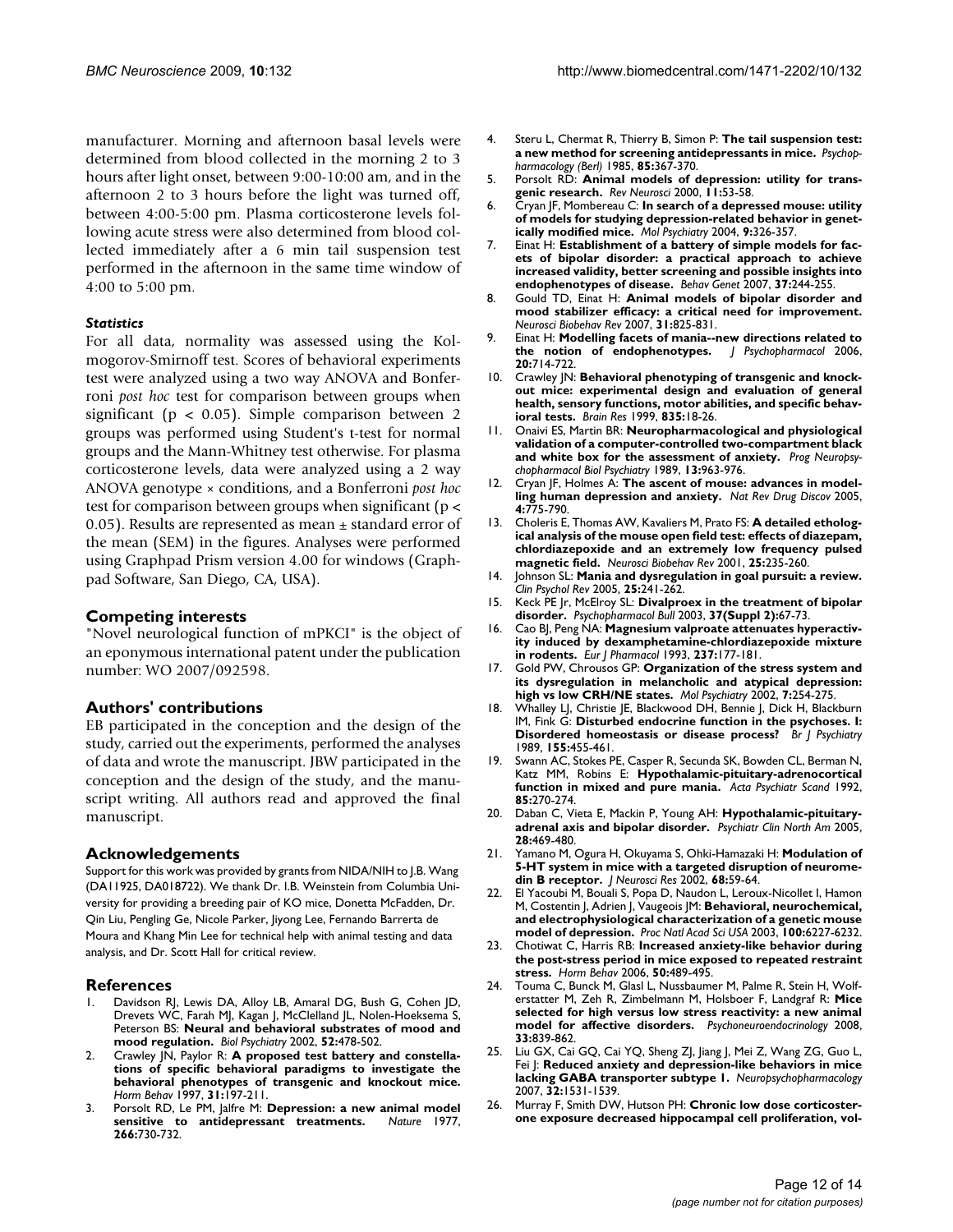**[ume and induced anxiety and depression like behaviours in](http://www.ncbi.nlm.nih.gov/entrez/query.fcgi?cmd=Retrieve&db=PubMed&dopt=Abstract&list_uids=18289522) [mice.](http://www.ncbi.nlm.nih.gov/entrez/query.fcgi?cmd=Retrieve&db=PubMed&dopt=Abstract&list_uids=18289522)** *Eur J Pharmacol* 2008, **583:**115-127.

- 27. Klein MG, Yao Y, Slosberg ED, Lima CD, Doki Y, Weinstein IB: **[Char](http://www.ncbi.nlm.nih.gov/entrez/query.fcgi?cmd=Retrieve&db=PubMed&dopt=Abstract&list_uids=9770345)[acterization of PKCI and comparative studies with FHIT,](http://www.ncbi.nlm.nih.gov/entrez/query.fcgi?cmd=Retrieve&db=PubMed&dopt=Abstract&list_uids=9770345) [related members of the HIT protein family.](http://www.ncbi.nlm.nih.gov/entrez/query.fcgi?cmd=Retrieve&db=PubMed&dopt=Abstract&list_uids=9770345)** *Exp Cell Res* 1998, **244:**26-32.
- 28. Lima CD, Klein MG, Weinstein IB, Hendrickson WA: **[Three-dimen](http://www.ncbi.nlm.nih.gov/entrez/query.fcgi?cmd=Retrieve&db=PubMed&dopt=Abstract&list_uids=8643579)[sional structure of human protein kinase C interacting pro](http://www.ncbi.nlm.nih.gov/entrez/query.fcgi?cmd=Retrieve&db=PubMed&dopt=Abstract&list_uids=8643579)[tein 1, a member of the HIT family of proteins.](http://www.ncbi.nlm.nih.gov/entrez/query.fcgi?cmd=Retrieve&db=PubMed&dopt=Abstract&list_uids=8643579)** *Proc Natl Acad Sci USA* 1996, **93:**5357-5362.
- 29. Vawter MP, Barrett T, Cheadle C, Sokolov BP, Wood WH III, Donovan DM, Webster M, Freed WJ, Becker KG: **[Application of cDNA](http://www.ncbi.nlm.nih.gov/entrez/query.fcgi?cmd=Retrieve&db=PubMed&dopt=Abstract&list_uids=11576761) [microarrays to examine gene expression differences in](http://www.ncbi.nlm.nih.gov/entrez/query.fcgi?cmd=Retrieve&db=PubMed&dopt=Abstract&list_uids=11576761) [schizophrenia.](http://www.ncbi.nlm.nih.gov/entrez/query.fcgi?cmd=Retrieve&db=PubMed&dopt=Abstract&list_uids=11576761)** *Brain Res Bull* 2001, **55:**641-650.
- 30. Vawter MP, Crook JM, Hyde TM, Kleinman JE, Weinberger DR, Becker KG, Freed WJ: **[Microarray analysis of gene expression](http://www.ncbi.nlm.nih.gov/entrez/query.fcgi?cmd=Retrieve&db=PubMed&dopt=Abstract&list_uids=12363385) [in the prefrontal cortex in schizophrenia: a preliminary](http://www.ncbi.nlm.nih.gov/entrez/query.fcgi?cmd=Retrieve&db=PubMed&dopt=Abstract&list_uids=12363385) [study.](http://www.ncbi.nlm.nih.gov/entrez/query.fcgi?cmd=Retrieve&db=PubMed&dopt=Abstract&list_uids=12363385)** *Schizophr Res* 2002, **58:**11-20.
- 31. Vawter MP, Shannon WC, Ferran E, Matsumoto M, Overman K, Hyde TM, Weinberger DR, Bunney WE, Kleinman JE: **[Gene expression of](http://www.ncbi.nlm.nih.gov/entrez/query.fcgi?cmd=Retrieve&db=PubMed&dopt=Abstract&list_uids=15176481) [metabolic enzymes and a protease inhibitor in the prefrontal](http://www.ncbi.nlm.nih.gov/entrez/query.fcgi?cmd=Retrieve&db=PubMed&dopt=Abstract&list_uids=15176481) [cortex are decreased in schizophrenia.](http://www.ncbi.nlm.nih.gov/entrez/query.fcgi?cmd=Retrieve&db=PubMed&dopt=Abstract&list_uids=15176481)** *Neurochem Res* 2004, **29:**1245-1255.
- 32. Elashoff M, Higgs BW, Yolken RH, Knable MB, Weis S, Webster MJ, Barci BM, Torrey EF: **[Meta-analysis of 12 genomic studies in](http://www.ncbi.nlm.nih.gov/entrez/query.fcgi?cmd=Retrieve&db=PubMed&dopt=Abstract&list_uids=17726228) [bipolar disorder.](http://www.ncbi.nlm.nih.gov/entrez/query.fcgi?cmd=Retrieve&db=PubMed&dopt=Abstract&list_uids=17726228)** *J Mol Neurosci* 2007, **31:**221-243.
- Barbier E, Zapata A, Oh E, Liu Q, Zhu F, Undie A, Shippenberg T, Wang JB: **[Supersensitivity to amphetamine in protein kinase-](http://www.ncbi.nlm.nih.gov/entrez/query.fcgi?cmd=Retrieve&db=PubMed&dopt=Abstract&list_uids=17203012)[C interacting protein/HINT1 knockout mice.](http://www.ncbi.nlm.nih.gov/entrez/query.fcgi?cmd=Retrieve&db=PubMed&dopt=Abstract&list_uids=17203012)** *Neuropsychopharmacology* 2007, **32:**1774-1782.
- 34. Liu Q, Puche AC, Wang JB: **[Distribution and expression of pro](http://www.ncbi.nlm.nih.gov/entrez/query.fcgi?cmd=Retrieve&db=PubMed&dopt=Abstract&list_uids=18270824)[tein kinase C interactive protein \(PKCI/HINT1\) in mouse](http://www.ncbi.nlm.nih.gov/entrez/query.fcgi?cmd=Retrieve&db=PubMed&dopt=Abstract&list_uids=18270824)** [central nervous system \(CNS\).](http://www.ncbi.nlm.nih.gov/entrez/query.fcgi?cmd=Retrieve&db=PubMed&dopt=Abstract&list_uids=18270824) **33:**1263-1276.
- 35. Baumann B, Bogerts B: **[The pathomorphology of schizophrenia](http://www.ncbi.nlm.nih.gov/entrez/query.fcgi?cmd=Retrieve&db=PubMed&dopt=Abstract&list_uids=10507525) [and mood disorders: similarities and differences.](http://www.ncbi.nlm.nih.gov/entrez/query.fcgi?cmd=Retrieve&db=PubMed&dopt=Abstract&list_uids=10507525)** *Schizophr Res* 1999, **39:**141-148.
- 36. Benes FM, Berretta S: **[GABAergic interneurons: implications](http://www.ncbi.nlm.nih.gov/entrez/query.fcgi?cmd=Retrieve&db=PubMed&dopt=Abstract&list_uids=11377916) [for understanding schizophrenia and bipolar disorder.](http://www.ncbi.nlm.nih.gov/entrez/query.fcgi?cmd=Retrieve&db=PubMed&dopt=Abstract&list_uids=11377916)** *Neuropsychopharmacology* 2001, **25:**1-27.
- 37. Zhang ZJ, Reynolds GP: **[A selective decrease in the relative den](http://www.ncbi.nlm.nih.gov/entrez/query.fcgi?cmd=Retrieve&db=PubMed&dopt=Abstract&list_uids=11955958)[sity of parvalbumin-immunoreactive neurons in the hippoc](http://www.ncbi.nlm.nih.gov/entrez/query.fcgi?cmd=Retrieve&db=PubMed&dopt=Abstract&list_uids=11955958)[ampus in schizophrenia.](http://www.ncbi.nlm.nih.gov/entrez/query.fcgi?cmd=Retrieve&db=PubMed&dopt=Abstract&list_uids=11955958)** *Schizophr Res* 2002, **55:**1-10.
- 38. Vorhees CV, Williams MT: **[Morris water maze: procedures for](http://www.ncbi.nlm.nih.gov/entrez/query.fcgi?cmd=Retrieve&db=PubMed&dopt=Abstract&list_uids=17406317) [assessing spatial and related forms of learning and memory.](http://www.ncbi.nlm.nih.gov/entrez/query.fcgi?cmd=Retrieve&db=PubMed&dopt=Abstract&list_uids=17406317)** *Nat Protoc* 2006, **1:**848-858.
- 39. Save E, Poucet B: **[Involvement of the hippocampus and associ](http://www.ncbi.nlm.nih.gov/entrez/query.fcgi?cmd=Retrieve&db=PubMed&dopt=Abstract&list_uids=10762689)[ative parietal cortex in the use of proximal and distal land](http://www.ncbi.nlm.nih.gov/entrez/query.fcgi?cmd=Retrieve&db=PubMed&dopt=Abstract&list_uids=10762689)[marks for navigation.](http://www.ncbi.nlm.nih.gov/entrez/query.fcgi?cmd=Retrieve&db=PubMed&dopt=Abstract&list_uids=10762689)** *Behav Brain Res* 2000, **109:**195-206.
- 40. Gallagher M, Burwell R, Burchinal M: **[Severity of spatial learning](http://www.ncbi.nlm.nih.gov/entrez/query.fcgi?cmd=Retrieve&db=PubMed&dopt=Abstract&list_uids=8397866) [impairment in aging: development of a learning index for](http://www.ncbi.nlm.nih.gov/entrez/query.fcgi?cmd=Retrieve&db=PubMed&dopt=Abstract&list_uids=8397866) [performance in the Morris water maze.](http://www.ncbi.nlm.nih.gov/entrez/query.fcgi?cmd=Retrieve&db=PubMed&dopt=Abstract&list_uids=8397866)** *Behav Neurosci* 1993, **107:**618-626.
- 41. Wolfer DP, Stagljar-Bozicevic M, Errington ML, Lipp HP: **[Spatial](http://www.ncbi.nlm.nih.gov/entrez/query.fcgi?cmd=Retrieve&db=PubMed&dopt=Abstract&list_uids=11390774) [Memory and Learning in Transgenic Mice: Fact or Artifact?](http://www.ncbi.nlm.nih.gov/entrez/query.fcgi?cmd=Retrieve&db=PubMed&dopt=Abstract&list_uids=11390774)** *News Physiol Sci* 1998, **13:**118-123.
- 42. Wilcoxon JS, Nadolski GJ, Samarut J, Chassande O, Redei EE: **[Behav](http://www.ncbi.nlm.nih.gov/entrez/query.fcgi?cmd=Retrieve&db=PubMed&dopt=Abstract&list_uids=17129617)[ioral inhibition and impaired spatial learning and memory in](http://www.ncbi.nlm.nih.gov/entrez/query.fcgi?cmd=Retrieve&db=PubMed&dopt=Abstract&list_uids=17129617) hypothyroid mice lacking thyroid hormone receptor alpha.** *Behav Brain Res* 2007, **177:**109-116.
- Steru L, Chermat R, Thierry B, Mico JA, Lenegre A, Steru M, Simon P, Porsolt RD: **[The automated Tail Suspension Test: a compu](http://www.ncbi.nlm.nih.gov/entrez/query.fcgi?cmd=Retrieve&db=PubMed&dopt=Abstract&list_uids=2894041)[terized device which differentiates psychotropic drugs.](http://www.ncbi.nlm.nih.gov/entrez/query.fcgi?cmd=Retrieve&db=PubMed&dopt=Abstract&list_uids=2894041)** *Prog Neuropsychopharmacol Biol Psychiatry* 1987, **11:**659-671.
- 44. Rodgers RJ, Boullier E, Chatzimichalaki P, Cooper GD, Shorten A: **[Contrasting phenotypes of C57BL/6JOlaHsd, 129S2/SvHsd](http://www.ncbi.nlm.nih.gov/entrez/query.fcgi?cmd=Retrieve&db=PubMed&dopt=Abstract&list_uids=12419406) and 129/SvEv mice in two exploration-based tests of anxiety[related behaviour.](http://www.ncbi.nlm.nih.gov/entrez/query.fcgi?cmd=Retrieve&db=PubMed&dopt=Abstract&list_uids=12419406)** *Physiol Behav* 2002, **77:**301-310.
- 45. West AP: **[Neurobehavioral studies of forced swimming: the](http://www.ncbi.nlm.nih.gov/entrez/query.fcgi?cmd=Retrieve&db=PubMed&dopt=Abstract&list_uids=2277851) [role of learning and memory in the forced swim test.](http://www.ncbi.nlm.nih.gov/entrez/query.fcgi?cmd=Retrieve&db=PubMed&dopt=Abstract&list_uids=2277851)** *Prog Neuropsychopharmacol Biol Psychiatry* 1990, **14:**863-877.
- 46. Flaisher-Grinberg S, Einat H: **[A possible utilization of the mice](http://www.ncbi.nlm.nih.gov/entrez/query.fcgi?cmd=Retrieve&db=PubMed&dopt=Abstract&list_uids=19341808) [forced swim test for modeling manic-like increase in vigor](http://www.ncbi.nlm.nih.gov/entrez/query.fcgi?cmd=Retrieve&db=PubMed&dopt=Abstract&list_uids=19341808) [and goal-directed behavior.](http://www.ncbi.nlm.nih.gov/entrez/query.fcgi?cmd=Retrieve&db=PubMed&dopt=Abstract&list_uids=19341808)** *J Pharmacol Toxicol Methods* 2009, **59:**141-145.
- 47. Plotsky PM, Owens MJ, Nemeroff CB: **[Psychoneuroendocrinol](http://www.ncbi.nlm.nih.gov/entrez/query.fcgi?cmd=Retrieve&db=PubMed&dopt=Abstract&list_uids=9670227)[ogy of depression. Hypothalamic-pituitary-adrenal axis.](http://www.ncbi.nlm.nih.gov/entrez/query.fcgi?cmd=Retrieve&db=PubMed&dopt=Abstract&list_uids=9670227)** *Psychiatr Clin North Am* 1998, **21:**293-307.
- 48. Chu Y, Mouat MF, Harris RB, Coffield JA, Grider A: **[Water maze](http://www.ncbi.nlm.nih.gov/entrez/query.fcgi?cmd=Retrieve&db=PubMed&dopt=Abstract&list_uids=12782210) [performance and changes in serum corticosterone levels in](http://www.ncbi.nlm.nih.gov/entrez/query.fcgi?cmd=Retrieve&db=PubMed&dopt=Abstract&list_uids=12782210) [zinc-deprived and pair-fed rats.](http://www.ncbi.nlm.nih.gov/entrez/query.fcgi?cmd=Retrieve&db=PubMed&dopt=Abstract&list_uids=12782210)** *Physiol Behav* 2003, **78:**569-578.
- 49. Cameron OG, Nesse RM: **[Systemic hormonal and physiological](http://www.ncbi.nlm.nih.gov/entrez/query.fcgi?cmd=Retrieve&db=PubMed&dopt=Abstract&list_uids=2906440) [abnormalities in anxiety disorders.](http://www.ncbi.nlm.nih.gov/entrez/query.fcgi?cmd=Retrieve&db=PubMed&dopt=Abstract&list_uids=2906440)** *Psychoneuroendocrinology* 1988, **13:**287-307.
- 50. Gallagher P, Watson S, Smith MS, Young AH, Ferrier IN: **[Plasma](http://www.ncbi.nlm.nih.gov/entrez/query.fcgi?cmd=Retrieve&db=PubMed&dopt=Abstract&list_uids=17222537) [cortisol-dehydroepiandrosterone \(DHEA\) ratios in schizo](http://www.ncbi.nlm.nih.gov/entrez/query.fcgi?cmd=Retrieve&db=PubMed&dopt=Abstract&list_uids=17222537)[phrenia and bipolar disorder.](http://www.ncbi.nlm.nih.gov/entrez/query.fcgi?cmd=Retrieve&db=PubMed&dopt=Abstract&list_uids=17222537)** *Schizophr Res* 2007, **90:**258-265.
- 51. Linkowski P, Mendlewicz J, Leclercq R, Brasseur M, Hubain P, Golstein J, Copinschi G, Van CE: **[The 24-hour profile of adrenocor](http://www.ncbi.nlm.nih.gov/entrez/query.fcgi?cmd=Retrieve&db=PubMed&dopt=Abstract&list_uids=2991318)[ticotropin and cortisol in major depressive illness.](http://www.ncbi.nlm.nih.gov/entrez/query.fcgi?cmd=Retrieve&db=PubMed&dopt=Abstract&list_uids=2991318)** *J Clin Endocrinol Metab* 1985, **61:**429-438.
- Malisch JL, Saltzman W, Gomes FR, Rezende EL, Jeske DR, Garland T Jr: **[Baseline and stress-induced plasma corticosterone con](http://www.ncbi.nlm.nih.gov/entrez/query.fcgi?cmd=Retrieve&db=PubMed&dopt=Abstract&list_uids=17160887)[centrations of mice selectively bred for high voluntary wheel](http://www.ncbi.nlm.nih.gov/entrez/query.fcgi?cmd=Retrieve&db=PubMed&dopt=Abstract&list_uids=17160887) [running.](http://www.ncbi.nlm.nih.gov/entrez/query.fcgi?cmd=Retrieve&db=PubMed&dopt=Abstract&list_uids=17160887)** *Physiol Biochem Zool* 2007, **80:**146-156.
- 53. Benazzi F: **[Bipolar II disorder: epidemiology, diagnosis and](http://www.ncbi.nlm.nih.gov/entrez/query.fcgi?cmd=Retrieve&db=PubMed&dopt=Abstract&list_uids=17696573) [management.](http://www.ncbi.nlm.nih.gov/entrez/query.fcgi?cmd=Retrieve&db=PubMed&dopt=Abstract&list_uids=17696573)** *CNS Drugs* 2007, **21:**727-740.
- Colorado RA, Shumake J, Conejo NM, Gonzalez-Pardo H, Gonzalez-Lima F: **[Effects of maternal separation, early handling, and](http://www.ncbi.nlm.nih.gov/entrez/query.fcgi?cmd=Retrieve&db=PubMed&dopt=Abstract&list_uids=16242858) [standard facility rearing on orienting and impulsive behavior](http://www.ncbi.nlm.nih.gov/entrez/query.fcgi?cmd=Retrieve&db=PubMed&dopt=Abstract&list_uids=16242858) [of adolescent rats.](http://www.ncbi.nlm.nih.gov/entrez/query.fcgi?cmd=Retrieve&db=PubMed&dopt=Abstract&list_uids=16242858)** *Behav Processes* 2006, **71:**51-58.
- 55. Steiner J: **[A questionnaire study of risk-taking in psychiatric](http://www.ncbi.nlm.nih.gov/entrez/query.fcgi?cmd=Retrieve&db=PubMed&dopt=Abstract&list_uids=4680581) [patients.](http://www.ncbi.nlm.nih.gov/entrez/query.fcgi?cmd=Retrieve&db=PubMed&dopt=Abstract&list_uids=4680581)** *Br J Med Psychol* 1972, **45:**365-374.
- 56. Swann AC, Steinberg JL, Lijffijt M, Moeller FG: **[Impulsivity: differ](http://www.ncbi.nlm.nih.gov/entrez/query.fcgi?cmd=Retrieve&db=PubMed&dopt=Abstract&list_uids=17822778)[ential relationship to depression and mania in bipolar disor](http://www.ncbi.nlm.nih.gov/entrez/query.fcgi?cmd=Retrieve&db=PubMed&dopt=Abstract&list_uids=17822778)[der.](http://www.ncbi.nlm.nih.gov/entrez/query.fcgi?cmd=Retrieve&db=PubMed&dopt=Abstract&list_uids=17822778)** *J Affect Disord* 2008, **106:**241-248.
- 57. Vieta E, Martinez-De-Osaba MJ, Colom F, Martinez-Aran A, Benabarre A, Gasto C: **[Enhanced corticotropin response to cortico](http://www.ncbi.nlm.nih.gov/entrez/query.fcgi?cmd=Retrieve&db=PubMed&dopt=Abstract&list_uids=10473324)[tropin-releasing hormone as a predictor of mania in](http://www.ncbi.nlm.nih.gov/entrez/query.fcgi?cmd=Retrieve&db=PubMed&dopt=Abstract&list_uids=10473324) [euthymic bipolar patients.](http://www.ncbi.nlm.nih.gov/entrez/query.fcgi?cmd=Retrieve&db=PubMed&dopt=Abstract&list_uids=10473324)** *Psychol Med* 1999, **29:**971-978.
- 58. Harrison-Read PE: **[Models of mania and antimanic drug](http://www.ncbi.nlm.nih.gov/entrez/query.fcgi?cmd=Retrieve&db=PubMed&dopt=Abstract&list_uids=18583431) [actions: progressing the endophenotype approach.](http://www.ncbi.nlm.nih.gov/entrez/query.fcgi?cmd=Retrieve&db=PubMed&dopt=Abstract&list_uids=18583431)** *J Psychopharmacol* 2009, **23:**334-337.
- 59. Brenner C, Bieganowski P, Pace HC, Huebner K: **[The histidine](http://www.ncbi.nlm.nih.gov/entrez/query.fcgi?cmd=Retrieve&db=PubMed&dopt=Abstract&list_uids=10497298) [triad superfamily of nucleotide-binding proteins.](http://www.ncbi.nlm.nih.gov/entrez/query.fcgi?cmd=Retrieve&db=PubMed&dopt=Abstract&list_uids=10497298)** *J Cell Physiol* 1999, **181:**179-187.
- 60. Catapano LA, Manji HK: **[Kinases as drug targets in the treat](http://www.ncbi.nlm.nih.gov/entrez/query.fcgi?cmd=Retrieve&db=PubMed&dopt=Abstract&list_uids=18405841)[ment of bipolar disorder.](http://www.ncbi.nlm.nih.gov/entrez/query.fcgi?cmd=Retrieve&db=PubMed&dopt=Abstract&list_uids=18405841)** *Drug Discov Today* 2008, **13:**295-302.
- 61. Guang W, Wang H, Su T, Weinstein IB, Wang JB: **[Role of mPKCI,](http://www.ncbi.nlm.nih.gov/entrez/query.fcgi?cmd=Retrieve&db=PubMed&dopt=Abstract&list_uids=15496510) [a novel mu-opioid receptor interactive protein, in receptor](http://www.ncbi.nlm.nih.gov/entrez/query.fcgi?cmd=Retrieve&db=PubMed&dopt=Abstract&list_uids=15496510) desensitization, phosphorylation, and morphine-induced [analgesia.](http://www.ncbi.nlm.nih.gov/entrez/query.fcgi?cmd=Retrieve&db=PubMed&dopt=Abstract&list_uids=15496510)** *Mol Pharmacol* 2004, **66:**1285-1292.
- 62. Rodriguez-Munoz M, de lT-M, Sanchez-Blazquez P, Wang JB, Garzon J: **[NMDAR-nNOS generated zinc recruits PKCgamma to the](http://www.ncbi.nlm.nih.gov/entrez/query.fcgi?cmd=Retrieve&db=PubMed&dopt=Abstract&list_uids=18652891) [HINT1-RGS17 complex bound to the C terminus of Mu-opi](http://www.ncbi.nlm.nih.gov/entrez/query.fcgi?cmd=Retrieve&db=PubMed&dopt=Abstract&list_uids=18652891)[oid receptors.](http://www.ncbi.nlm.nih.gov/entrez/query.fcgi?cmd=Retrieve&db=PubMed&dopt=Abstract&list_uids=18652891)** *Cell Signal* 2008, **20:**1855-1864.
- 63. Davis GC, Buchsbaum MS, Bunney WE Jr: **[Analgesia to painful](http://www.ncbi.nlm.nih.gov/entrez/query.fcgi?cmd=Retrieve&db=PubMed&dopt=Abstract&list_uids=474801) [stimuli in affective illness.](http://www.ncbi.nlm.nih.gov/entrez/query.fcgi?cmd=Retrieve&db=PubMed&dopt=Abstract&list_uids=474801)** *Am J Psychiatry* 1979, **136:**1148-1151.
- 64. Schaffer CB, Nordahl TE, Schaffer LC, Howe J: **[Mood-elevating](http://www.ncbi.nlm.nih.gov/entrez/query.fcgi?cmd=Retrieve&db=PubMed&dopt=Abstract&list_uids=18070849) [effects of opioid analgesics in patients with bipolar disorder.](http://www.ncbi.nlm.nih.gov/entrez/query.fcgi?cmd=Retrieve&db=PubMed&dopt=Abstract&list_uids=18070849)** *J Neuropsychiatry Clin Neurosci* 2007, **19:**449-452.
- 65. Judd LL, Parker DC, Janowsky DS, Segal DS, Risch SC, Huey LY: **[The](http://www.ncbi.nlm.nih.gov/entrez/query.fcgi?cmd=Retrieve&db=PubMed&dopt=Abstract&list_uids=6959168) [effect of methadone on the behavioral and neuroendocrine](http://www.ncbi.nlm.nih.gov/entrez/query.fcgi?cmd=Retrieve&db=PubMed&dopt=Abstract&list_uids=6959168) [responses of manic patients.](http://www.ncbi.nlm.nih.gov/entrez/query.fcgi?cmd=Retrieve&db=PubMed&dopt=Abstract&list_uids=6959168)** *Psychiatry Res* 1982, **7:**163-170.
- 66. Hoehe M, Duka T, Doenicke A: **[Human studies on the mu opiate](http://www.ncbi.nlm.nih.gov/entrez/query.fcgi?cmd=Retrieve&db=PubMed&dopt=Abstract&list_uids=2849775) [receptor agonist fentanyl: neuroendocrine and behavioral](http://www.ncbi.nlm.nih.gov/entrez/query.fcgi?cmd=Retrieve&db=PubMed&dopt=Abstract&list_uids=2849775) [responses.](http://www.ncbi.nlm.nih.gov/entrez/query.fcgi?cmd=Retrieve&db=PubMed&dopt=Abstract&list_uids=2849775)** *Psychoneuroendocrinology* 1988, **13:**397-408.
- Leslie RD, Prescott RW, Kendall-Taylor P, Cook D, Weightman D, Ratcliffe J, Ingram MC: **[Opiate receptor blockade and diurnal](http://www.ncbi.nlm.nih.gov/entrez/query.fcgi?cmd=Retrieve&db=PubMed&dopt=Abstract&list_uids=2985486) [pituitary and adrenal hormone levels.](http://www.ncbi.nlm.nih.gov/entrez/query.fcgi?cmd=Retrieve&db=PubMed&dopt=Abstract&list_uids=2985486)** *Horm Metab Res* 1985, **17:**86-89.
- 68. Su T, Suzui M, Wang L, Lin CS, Xing WQ, Weinstein IB: **[Deletion of](http://www.ncbi.nlm.nih.gov/entrez/query.fcgi?cmd=Retrieve&db=PubMed&dopt=Abstract&list_uids=12810953) [histidine triad nucleotide-binding protein 1/PKC-interacting](http://www.ncbi.nlm.nih.gov/entrez/query.fcgi?cmd=Retrieve&db=PubMed&dopt=Abstract&list_uids=12810953) protein in mice enhances cell growth and carcinogenesis.** *Proc Natl Acad Sci USA* 2003, **100:**7824-7829.
- 69. Porsolt RD, Bertin A, Jalfre M: **[Behavioral despair in mice: a pri](http://www.ncbi.nlm.nih.gov/entrez/query.fcgi?cmd=Retrieve&db=PubMed&dopt=Abstract&list_uids=596982)[mary screening test for antidepressants.](http://www.ncbi.nlm.nih.gov/entrez/query.fcgi?cmd=Retrieve&db=PubMed&dopt=Abstract&list_uids=596982)** *Arch Int Pharmacodyn Ther* 1977, **229:**327-336.
- 70. Taltavull JF, Chefer VI, Shippenberg TS, Kiyatkin EA: **[Severe brain](http://www.ncbi.nlm.nih.gov/entrez/query.fcgi?cmd=Retrieve&db=PubMed&dopt=Abstract&list_uids=12763614) [hypothermia as a factor underlying behavioral immobility](http://www.ncbi.nlm.nih.gov/entrez/query.fcgi?cmd=Retrieve&db=PubMed&dopt=Abstract&list_uids=12763614) [during cold-water forced swim.](http://www.ncbi.nlm.nih.gov/entrez/query.fcgi?cmd=Retrieve&db=PubMed&dopt=Abstract&list_uids=12763614)** *Brain Res* 2003, **975:**244-247.